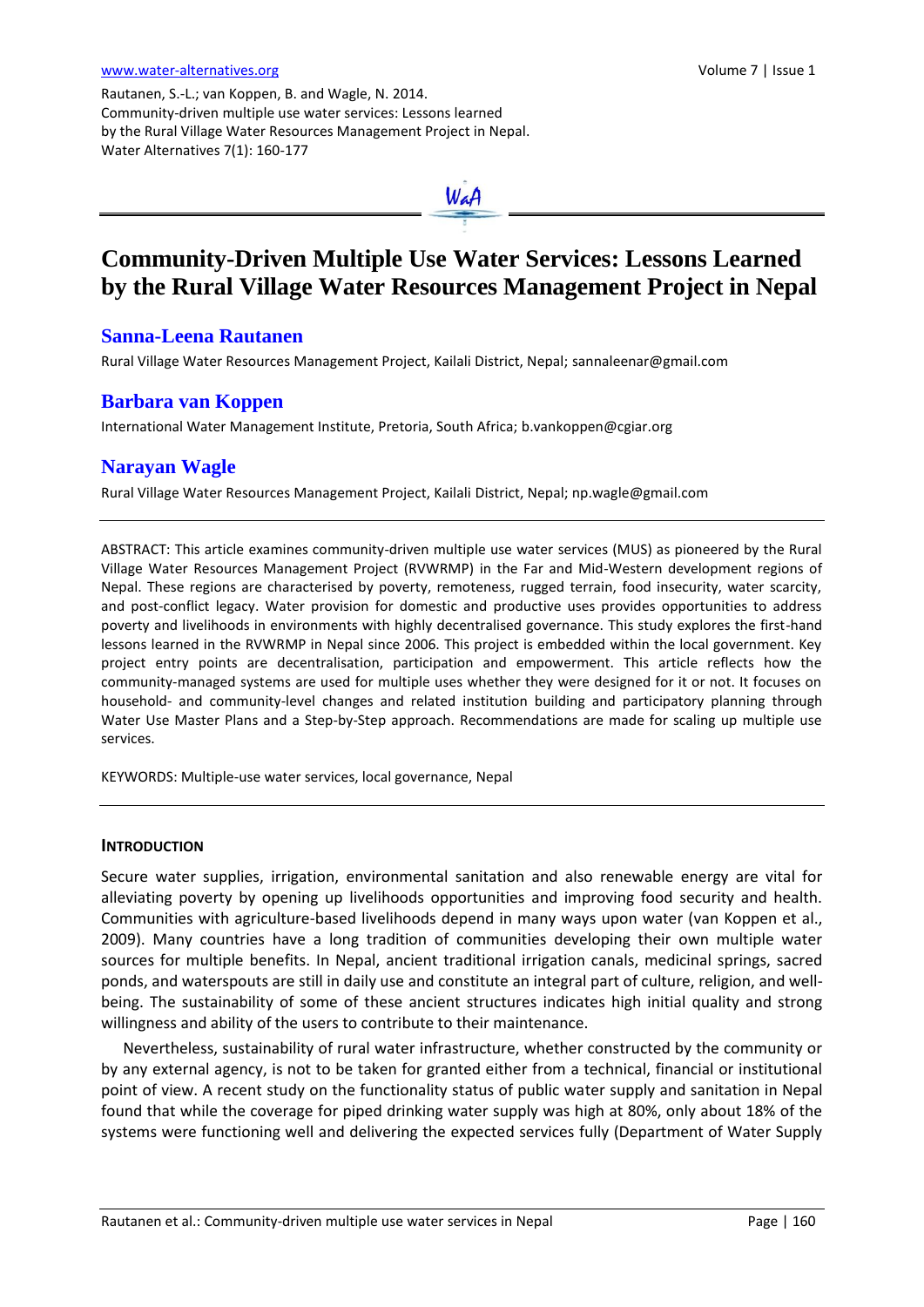and Sewerage, 2011). Similar findings are reported elsewhere (World Bank, 2004; Lockwood and Smits, 2011).

In the development literature various reasons have been identified and solutions have been proposed, but empirical insights in factual implementation of these solutions are still scarce – a void that this paper seeks to fill. One of the common reasons for lack of sustainability is the top-down planned and constructed infrastructure that is cast off on communities without true participation, capacity building, and consequent feeling of ownership from the community's side. This applies to community-managed water supply, micro-hydro power and irrigation systems alike. A water services paradigm is needed that ensures the sustainable provision of water of an agreed quantity, an agreed quality, at a given time, with agreed reliability, and at an agreed site. These services have both hardware and software components. Hardware components concern infrastructure or technology including issues such as technology availability, spare parts, engineering skills, or water resources assessments, while software components represent issues such as support for institution building (leadership, rule setting and enforcement), water allocation and conflict resolution. Another important aspect is the continuity of services: services are not time- and location-specific 'once-off projects' that are finished once the Users Committee is trained and the scheme is physically completed. Rather, services are continuous and provide for post-construction technical and institutional support as well (Lockwood and Smits, 2012).

The importance of decentralisation, participation, and empowerment in the general global thinking on the roles of communities, governments, NGOs, donors, and civil society in sustainable services delivery, is equally valid for water services delivery. This relates to accountability, transparency, user participation, gender and equal opportunities, balancing equity, efficiency and effectiveness in performance, and financial sustainability (Rogers and Hall, 2003). Interactive participation strives to empower the communities to be the leading decision-makers, planners and implementers. As community members are encouraged to use their own knowledge, abilities, and local materials and techniques, the project benefits from local skills and resources. Numerous studies have discussed the merits and challenges of different degrees of participation, and the problems of supply-driven conventional top-down approaches. Interactive participation has been considered the most advanced form of community participation. It can be defined as "a process that encourages joint analysis of information leading to action plans and the creation of new local institutions or the strengthening of existing ones" (Gomez and Nakat, 2002). Learning good practices in procurement, logistics, decision making, and financial management are foundations for the future professional management; this is specifically relevant where the complexity of the infrastructure calls for professional service delivery rather than for a system that builds on volunteerism.

Empowerment is another important foundation for future sustainability when the users are expected to maintain and operate, even further fine-tune, improve and extend their water services. Empowerment can be a goal in its own right in local development, including the development of community-managed rural water services. Aslop et al. (2006) define empowerment as a group's or individual's capacity to make effective choices and then transform these choices into desired actions and outcomes. Empowerment and related capacity-building are also needed for building local resilience for changes. Pahl-Wostl et al. (2008) note how uncertainties such as variability in weather, impacts of climate change, and changing socio-economic conditions provide new challenges that cannot be tackled within the established technology-driven command-and-control management paradigm. This prevailing paradigm is based on a firm belief that risks can be quantified and optimal strategies chosen, that there can be controllable and predictable technical infrastructure based on fixed regulations. Pahl-Wostl et al. (2008) call attention to the notion of 'living with water' where the limits of control and the importance of uncertainties are clearly acknowledged. The authors note how "this cultural framing supports integrated solutions and the implementation of a multi-functional landscape with an increased adaptive capacity of the system" (Pahl-Wostl et al., 2008).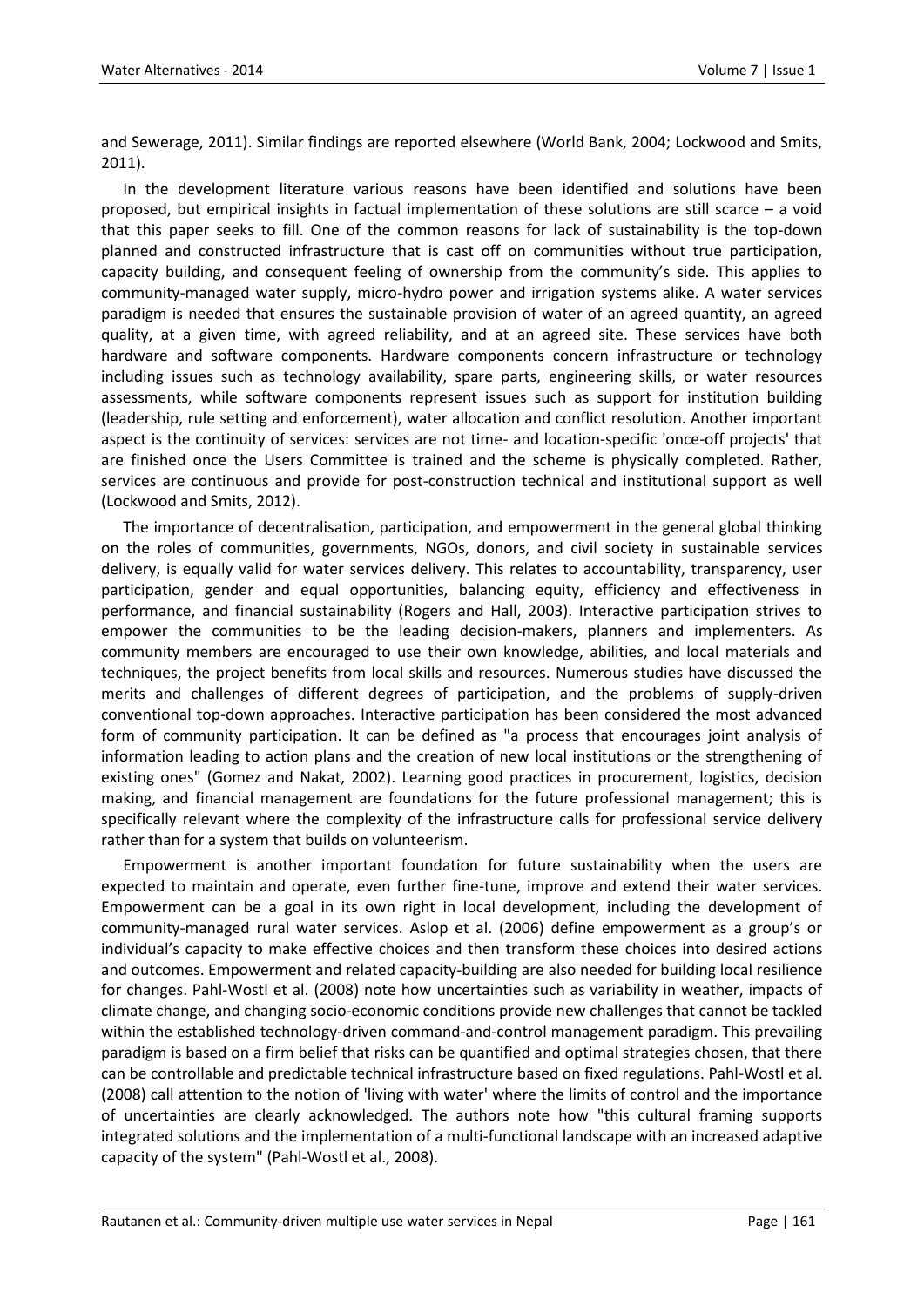In Nepal, the above is particularly relevant. People in Nepal have always lived with water in a rugged landscape where uncertainty is certain: landslides, floods, weak winter rains, and unpredictable behaviour of the monsoon do not come as a complete surprise. Increased intensity of human activities has accelerated natural processes making them more unpredictable, and such activities as road cutting, overgrazing and deforestation have contributed to even more unstable mountain sides in Nepal. Even normal variability in weather patterns has adverse impacts in the driest corner of Nepal where less or complete lack of winter rains translates immediately into food deficiency and water scarcity.

Decentralised, participatory and empowering water services will also build on communities' realities of managing multiple water sources for multiple uses. Many studies have shown that water services typically enable multiple uses, also when the infrastructure was designed for one single purpose (Smits et al., 2010). Multiple uses and the related multifaceted appreciation of water are inbuilt into the Nepalese culture and tradition. Yet, this is hardly reflected in the delivery of public water services and related sectoral policies. Public services are compartmentalised and fragmented with single mandates (either domestic, or irrigation, or hydropower). Interventions remain parallel, irrespective of communities' own priorities about next steps of improving their access to water for multiple purposes to improve their livelihoods. Sector-specific policies promote a single mandate and guide the related institutions accordingly. For example, Drinking Water Supply Users Committee or Micro Hydro Users Functional Groups throughout Nepal are expected to cater exclusively for the given sector, and are expected to operate within the sector-specific policies, standards and practices. At the same time, there are also policies that allow working across the sectors, providing a potentially useful policy frame of reference for ways in which the users' groups should be organised and operate, even across prescribed sectors. Examples in Nepal include the Local Self-Governance Act 2068 and those related to the multipurpose cooperatives.

Globally, a new approach has emerged since the early 2000s that seeks to overcome these sectoral divides and enhance sustainability: multiple-use water services (MUS). MUS can be defined as "a participatory, integrated and poverty-reduction focused approach in poor rural and peri-urban areas, which takes people's multiple water needs as a starting point for providing integrated services" (van Koppen et al., 2009). The operative word here is water service as MUS represents "a new and alternative way of thinking about water services provision for sector agencies, in the sense that MUS fundamentally changes the objectives of water services provision, and the expected impacts they can generate" (Smits et al., 2010).

While there is global consensus that the application of the general principles of decentralisation, participation, empowerment and MUS is likely to lead to more sustainable water services delivery in Nepal and elsewhere, there are still very few real-life efforts to apply these principles. The RVWRMP in Nepal is one of the few projects that pioneered participatory approaches to MUS at scale, being embedded in local government. It provides any combination of the following services: drinking water supply, water for sanitation and hygiene, both conventional and unconventional irrigation, microhydropower (community-managed hydropower), improved water mills, and water for livestock. This project started moving beyond the conventional sectoral barriers of the domestic and productive sectors. While the MUS approach is increasingly accepted, there is even less evidence on whether and how it can be made to work on the ground in Nepal or elsewhere. The present paper also fills that gap.

#### **OBJECTIVES AND METHODOLOGY**

The purpose of this study is to analyse the experiences of the RVWRMP in implementing a MUS approach in order to identify strengths and weaknesses of the services to sustainably meet people's multiple water needs, including the needs of marginalised groups.

The RVWRMP is fully embedded into local government structures, so it is expected that if the MUS approach works in these remote regions, it should be possible to apply the approach through local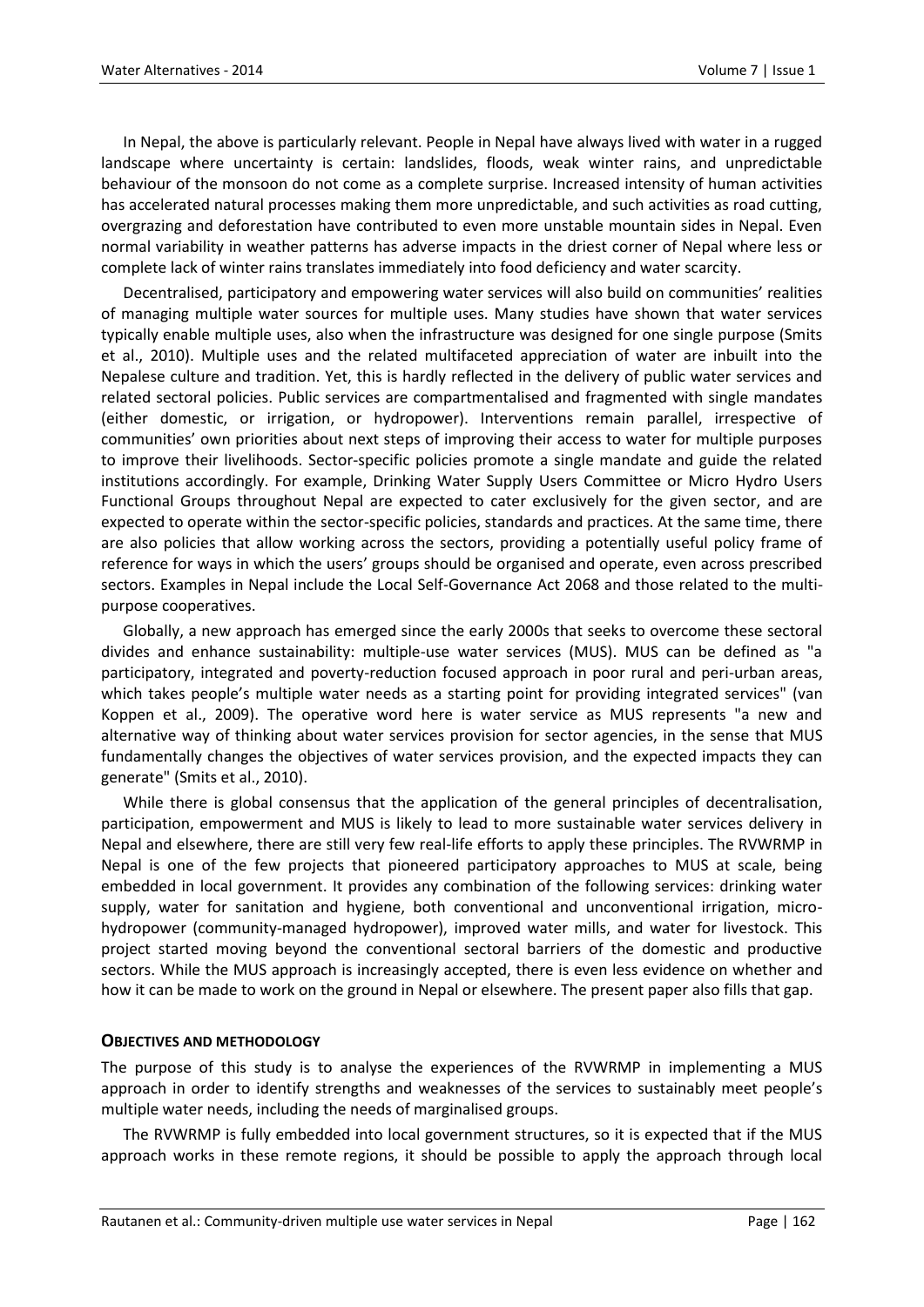government structures in other parts of the country as well. Hence, the present study will inform policy debates on community management, service delivery models, sustainability and, generally, how to address poverty through water sector development, both in rural Nepal and, indeed, elsewhere.

The analysis and structure of this paper follow the conceptual framework presented in van Koppen et al. (2009). It focuses at the household, community and intermediate levels, drawing conclusions and recommendations for intermediate, national and international levels. The specific questions, and the structure of this paper, are organised accordingly:

At the household level the study addresses two aspects: the change in service levels before and after the schemes were completed, and the productive uses of water schemes originally designed for domestic uses only.

At the community level of the Village Development Committee (VDC), the questions are:

- *Inclusive community institutions*. What are the institutional arrangements at the community level for planning and implementing schemes? What kind of tools guide remote isolated and less-experienced communities through potentially complex sets of choices and actions to be taken?
- *Sustainable water sources.* How are water sources identified? Appropriate technology: What are the actual technology choices? How do these serve people's multiple needs?
- *Financial arrangements*. What are the costs of different options? What kind of financial contributions and arrangements are in place?

At the intermediate (District Development Committee) level, the questions relate to participatory planning, strategic planning and coordinated long-term support.

The conclusions synthesise the strengths and weaknesses identified and formulate recommendations for RVWRMP, national and international policy-makers.

The methodology used is both quantitative and qualitative, drawing on materials and data from RVWRMP covering the period of September 2006 to June 2013. Quantitative data were derived from the Water Use Master Plans (WUMPs) prepared in 2007/2008 that served as baseline data at the time. These were compared to the data collected in 2010/2011 when the WUMPs were updated for the project's Phase II. These covered all VDCs in the hills. The qualitative analysis utilised the primary data collected through field visits and interactions with the communities, the local governments and other district-level stakeholders, and the project staff members to enrich and triangulate all information. Before answering the questions, background information is provided on the country context of Nepal and RVWRMP.

#### **STUDY BACKGROUND**

#### **Country context of Nepal**

Nepal is predominantly a rural society with 83% of the population living in the rural areas (Central Bureau of Statistics, 2012). This mountainous country of diversity has 26.5 million people and more than 100 caste/ethnic groups with some 60 distinct languages or dialects. Extreme slopes, high snowblocked passes, seasonally flooding rivers and landslides, as well as tropical lowlands with tropical dangers, such as malaria, have historically led to strongly localised cultural and religious patterns. Against this background local governance is nothing new: local decision-making and taking action accordingly have been a matter of local survival.

The regional disparities within the country remain evident. Nepal's decade-long civil war came to an end in 2006 but the overall political instability continues. It has had a severe impact on Far and Mid-Western development regions. These remain the least developed regions in Nepal measured by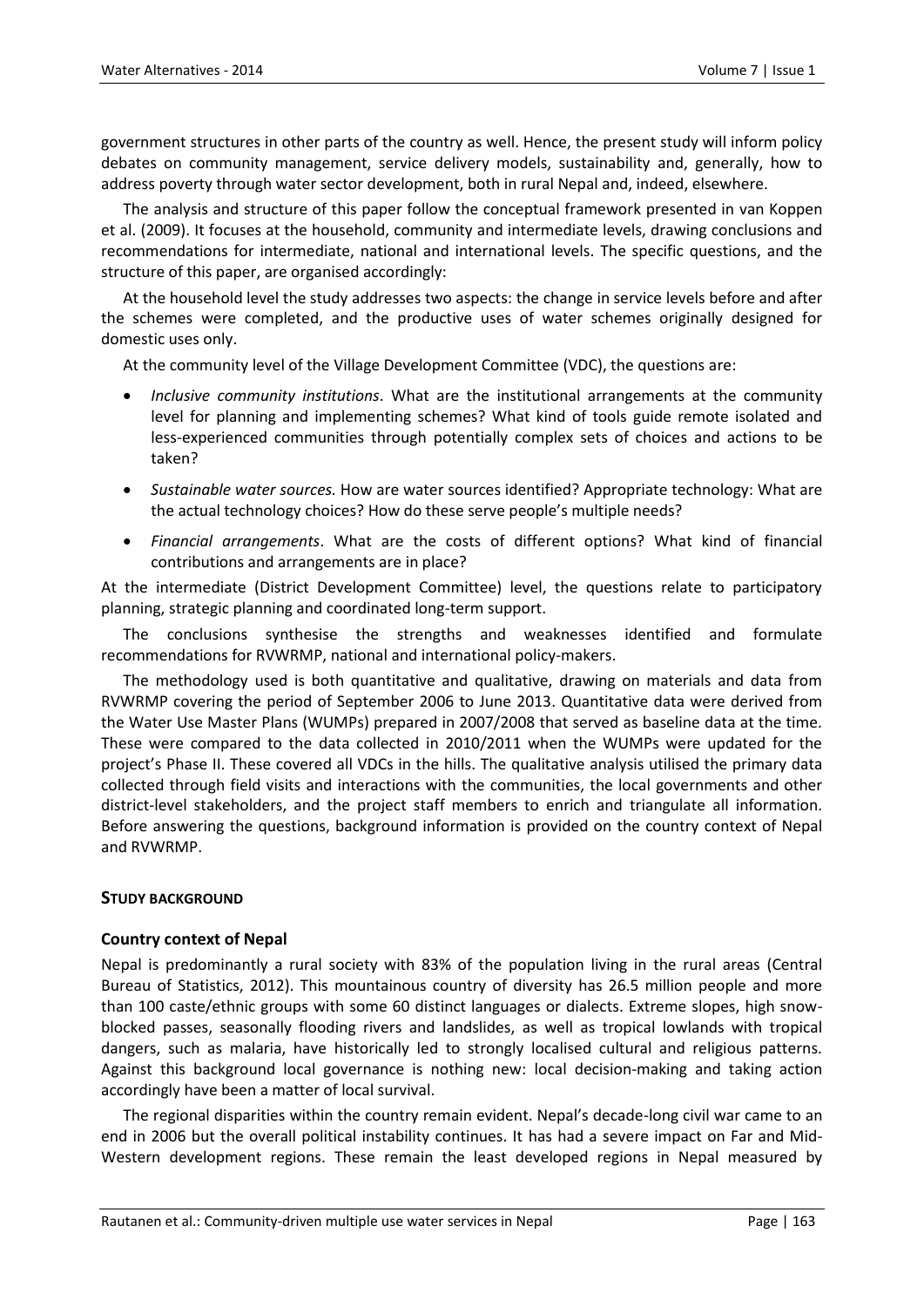practically any development indicator and when compared to the rest of Nepal: gender and social discrimination indices, life expectancy, literacy rate and GDP per capita stand out (UNDP, 2009). The Far and Mid-Western regions are also consistently food-deficit. The soil quality is poor and access to fertilisers low, the rain-fed agricultural techniques relying on age-old manual methods and oxen. The RVWRMP mid-line study in 2011 found that in most of the working VDCs household production is typically only sufficient to meet demand for 3-5 months of the year. This is critical for farming communities that rely on their own production. Consequently, there is a high seasonal migration over the border to India for low-paid unskilled labour.

Far and Mid-Western regions are seasonally water-scarce and generally dry compared to the rest of Nepal. The average annual rainfall of the country is about 1530 millimetres (mm) with sharp spatial and temporal variations in rainfall. Rainfall distribution varies in both north-south and east-west directions. The monsoonal rain which accounts for 80% of the total rainfall, declines westwards: whilst eastern Nepal receives approximately 2500 mm of rain annually, the Far-Western Nepal receives 1000 mm (Government of Nepal, 2008). Unpredictable and missing winter rains in RVWRMP working VDCs means that most of the 6 m<sup>3</sup> rooftop rainwater harvesting tanks constructed remain empty for a large part of the year; this has not encouraged others to request for these systems. Yet, rainwater harvesting is of high importance in terms of capturing large amounts of rain for recharging seasonally drying water sources, and for irrigation and livestock.

## **Rural village water resources management project**

RVWRMP is a development cooperation project supported by the Governments of Nepal and Finland. RVWRMP is fully embedded into the lowest tiers of the local government structures. In June 2013, RVWRMP had 73 active VDCs in Achham, Baitadi, Bajhang, Bajura, Dadeldhura, Dailekh, Darchula, Doti, Kailali, and Humla districts selected according to the poverty indicators and water-related coverage of infrastructure service. RVWRMP aims to improve the quality of life of the local people and environmental conditions, and to increase opportunities to rural livelihoods through rational, equitable, and sustainable practices of water resources planning and use. To achieve this, the project enhances local capacity to manage local water resources sustainably, and provides technical, financial and management support to increase access to sanitation, drinking water supply, community-managed irrigation, and small (micro) hydropower and improved water mills, and any combinations of these that the project defines as multiple use systems (in the project, but not in this paper, also abbreviated as 'MUS') in the sense of infrastructure designed for multiple purposes. The overall approach is holistic, participatory, inclusive, and bottom-up.

RVWRMP Phase I (2006-2010) piloted water services that were specifically designed to serve multiple uses, rural micro-finance, and sustainable livelihoods through home gardens and value chain development to address poverty and food scarcity. In Phase II (2010-2015), these are being scaled up across all working areas with an increasing awareness of the diversity of available technological options and their livelihoods applications. Micro-financing through formal multi-purpose agricultural cooperatives as well as through informal saving and credit groups is closely linked to overall livelihood development. MUS can serve these needs by making water available and hence opening up opportunities that did not exist previously.

#### **FINDINGS AND DISCUSSION**

#### **Household-level findings**

This chapter reflects the changes in access to water comparing the baseline made in 2007/2008 with the mid-line study made in 2010/2011 when updating the existing WUMPs in 47 hill VDCs. While most of the data directly supported the communities in an update of their WUMPs, it also served the project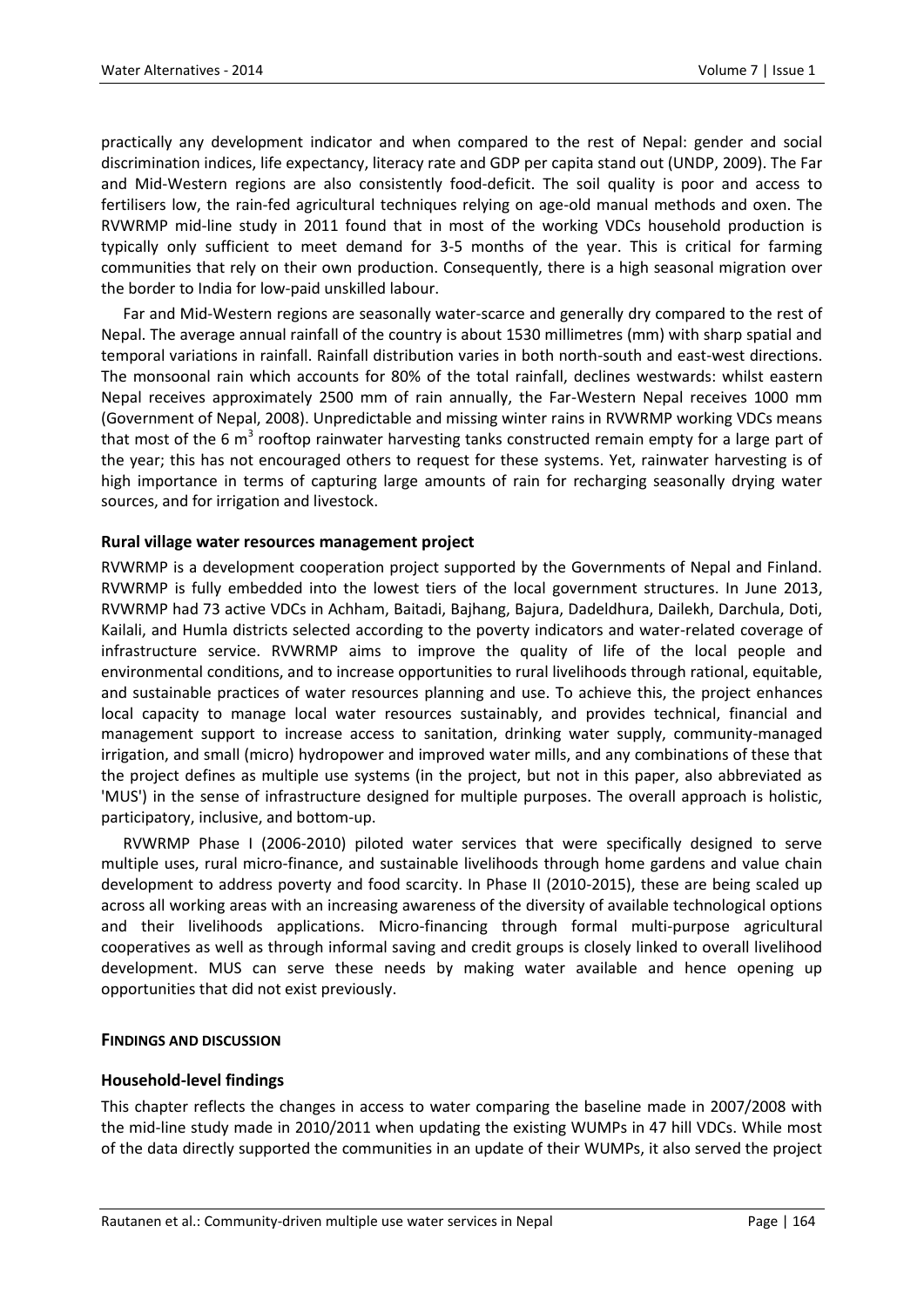as the mid-line study, being baseline for Phase II. The data for the mid-line study were collected by the same people who facilitated the WUMP update process in each VDC. Data collection formats were prepared for VDC-level, cluster/ward-level, schools, households, health posts, and community organisations. The enumerators/facilitators were trained and supervised by the project staff. The sample size for the household survey was 10% of the total number of households in each VDC, with a minimum sample of ten households in each ward, and a total minimum of 90 households. The sample had to cover a representative proportion of households from each ethnic/caste group living in each VDC. See RVWRMP (2011) WUMP Review and Baseline Guidelines for the complete process and all formats. The originals were in Nepali.

Most of the WUMP priorities identified in 2008/2009 related to drinking water supply, and consequently, 59% of the schemes completed in Phase I were gravity-flow piped drinking water supply schemes. Yet, as has been observed thereafter, most of these are used as multiple-use system. As is evident in tables below, there were in total 5352 more households identified in 2010/2011 compared to the original WUMP baselines. This can be explained by how the people defined or rather, identified, their household and who belonged to it, given the large number of households with extended families, and by the fact that the first batch WUMPs did indeed miss out clusters of houses.

The Service Level score is a composite indicator of five parameters: quantity (litres per capita per day), continuity of service (hours/day), reliability of the service (months/year), water fetching time (collection time, including travel to the water point, waiting, collecting and carrying the water back), and water quality (as assessed visually, i.e. water quality was ranked as 'good' if no possibility of contamination was observed). In the mid-line study 27% of the households had reached the best Service Level 1, up from 6%. Overall, by the mid-line study more than half (59%) of the households were within the Service Levels 1 and 2, up from one-third (35%) only a few years earlier.

| Year      |                |        |                | Service level | Total<br>Households |        |
|-----------|----------------|--------|----------------|---------------|---------------------|--------|
|           | Unit           | 1      | $\overline{2}$ | 3             | 4                   |        |
| 2007/2008 | No. households | 2178   | 10,598         | 10,377        | 13,934              | 37,087 |
|           | % of total     | 5.9    | 28.6           | 28.0          | 37.6                | 100    |
| 2010/2011 | No. households | 11,359 | 13,481         | 8896          | 8703                | 42,439 |
|           | % of total     | 26.8   | 31.8           | 21.0          | 20.5                | 100    |

Table 1. Changes in service level 2007/2008 compared to 2010/11 in 47 VDCs.

Source: RVWRMP WUMPs 2007/2008 and RVWRMP WUMP review data 2010/2011.

Water fetching time is one of the parameters and directly related to MUS: it is assumed that the longer the water fetching time, the fewer the MUS applications. Table 2 shows how water fetching times have decreased. In 2010/2011, almost half of the households are within the 'best' time bracket compared to one-fifth in the baseline. In terms of quantity of water available the change is more subtle, yet, apply to 8042 households: in 2007/2008 out of 37,087 households 69% had more than 45 litres per capita per day available. In 2010/2011 out of 42,439 households 79% faced the same situation (Table 3).

The rising service levels have opened up new opportunities by making water available near the households. For instance, according to the May 2013 monitoring data collected for the project from each working VDC, the home gardens, which are new in this area, have now been taken up by 11,581 households which did not have home gardens previously (RVWRMP monitoring data, May 2013). The project promotes the use of tap stand drainage for irrigation of home gardens, among others. In a focus group discussion with 32 representatives from 12 drinking water supply schemes in May 2013, all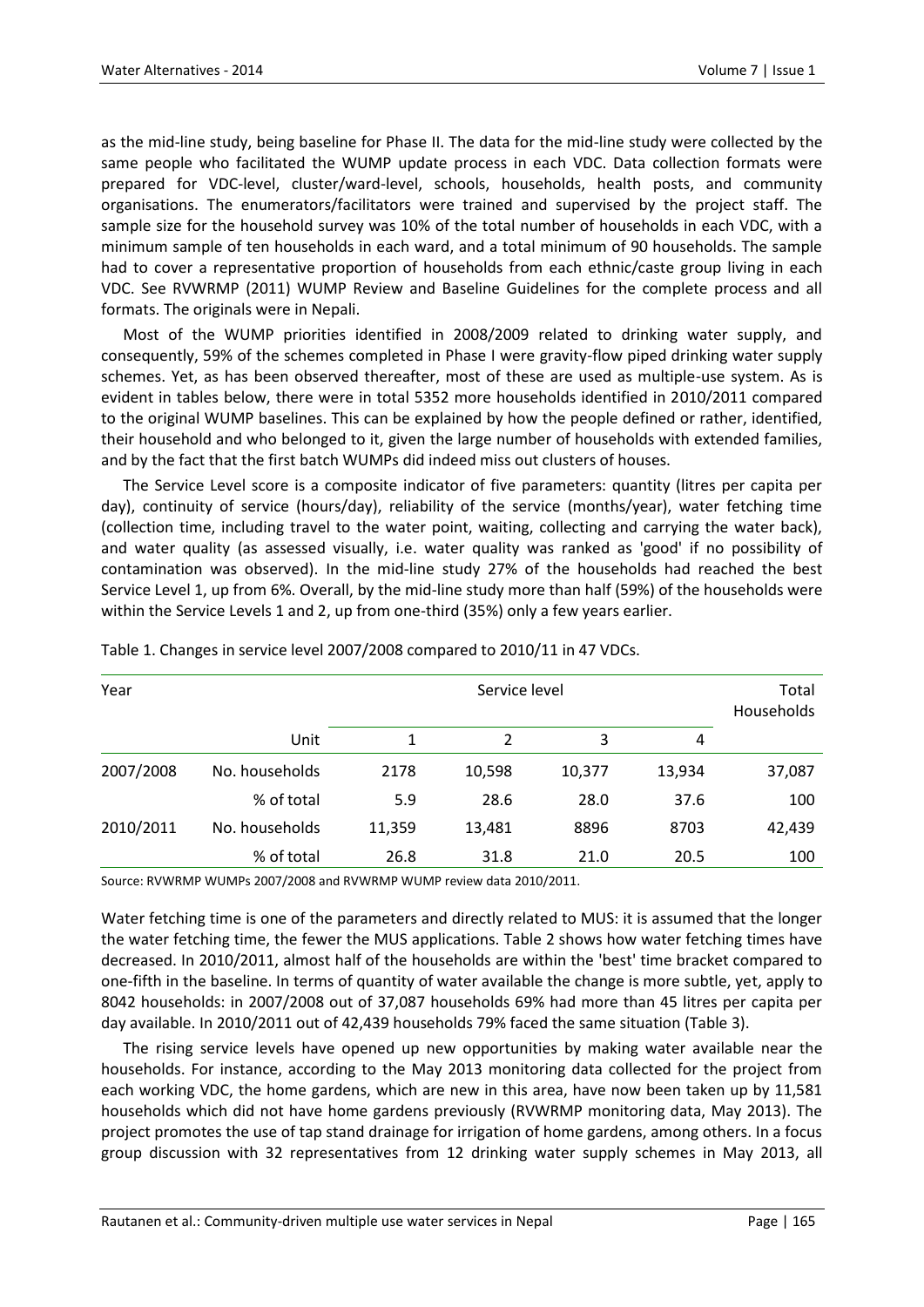stated that it used to take them more than half an hour to fetch water and that at that time none of them had a home garden. Now with the new gravity flow piped water near their houses, all had home gardens and six respondents had increased the number of their livestock.

Table 2. Changes in water-fetching time in 47 VDCs.

| Water fetching | 2007/2008      |       | 2010/2011      |       |  |
|----------------|----------------|-------|----------------|-------|--|
| <b>Minutes</b> | Nb. households | %     | Nb. households | %     |  |
| $<15$          | 7615           | 20.5  | 20,197         | 47.6  |  |
| $>15-30$       | 13,452         | 36.3  | 11,847         | 27.9  |  |
| $>30-45$       | 8808           | 23.7  | 6181           | 14.6  |  |
| $>45$          | 7212           | 19.4  | 4214           | 9.9   |  |
| Total          | 37,087         | 100.0 | 42,439         | 100.0 |  |

Source: RVWRMP WUMPs 2007/2008 and RVWRMP WUMP review data 2010/2011.

| Water quantity            |                | 2007/2008 | 2010/2011      |     |  |
|---------------------------|----------------|-----------|----------------|-----|--|
| Litres per capita per day | Nb. households | %         | Nb. households | %   |  |
| < 45                      | 25,547         | 69        | 33,589         | 79  |  |
| 25 < 45                   | 5625           | 15        | 5140           | 12  |  |
| 15 < 25                   | 2516           |           | 2064           |     |  |
| < 15                      | 3399           | 9         | 1646           | 4   |  |
| Total                     | 37,087         | 100       | 42,439         | 100 |  |

Table 3. Changes in water quantity in 47 VDCs.

Source: RVWRMP WUMPs 2007/2008 and RVWRMP WUMP review data 2010/2011.

In May 2013, members of the RVWRMP field staff were requested to categorise the overall water use in the completed gravity flow water schemes that they were directly working with. In this sample, out of the total 314 schemes serving 174,938 people, 68% were used for vegetables in addition to domestic uses. Only 26 schemes were designed for multiple uses, yet multiple uses for livelihoods improvement were clearly evident in other schemes. Just over a quarter (28%) of the schemes was reportedly used for drinking water only, typically where the design flow is very low and the intermittent system can only provide a limited volume of water per household (RVWRMP staff survey, May 2013).

#### **Community (Village Development Committee)-level findings**

#### *Community institutions*

The institutional arrangements at the community level are in the most critical condition for communitylevel MUS to work. In RVWRMP, these have been aligned with the institutional structures described in the Local Self Governance Act 2068, both when planning and when implementing individual schemes. Thus, the project chose to strengthen the weak local governance system by encouraging the citizens to operate within it, and avoid the establishment of parallel project-specific structures that tend to bypass local governance.

In RVWRMP, there are two distinct types of community institutions: one VDC-wide Water Resources Management Committee that has a representation of each of the nine wards that constitute a VDC; and another, a Water Users Committee, representing the users of each individual scheme that enters into planning and consequent implementation of the scheme. Both of these are in line with the local institutions as defined in the Local Self Governance Act 2068: the first in having an advisory role at the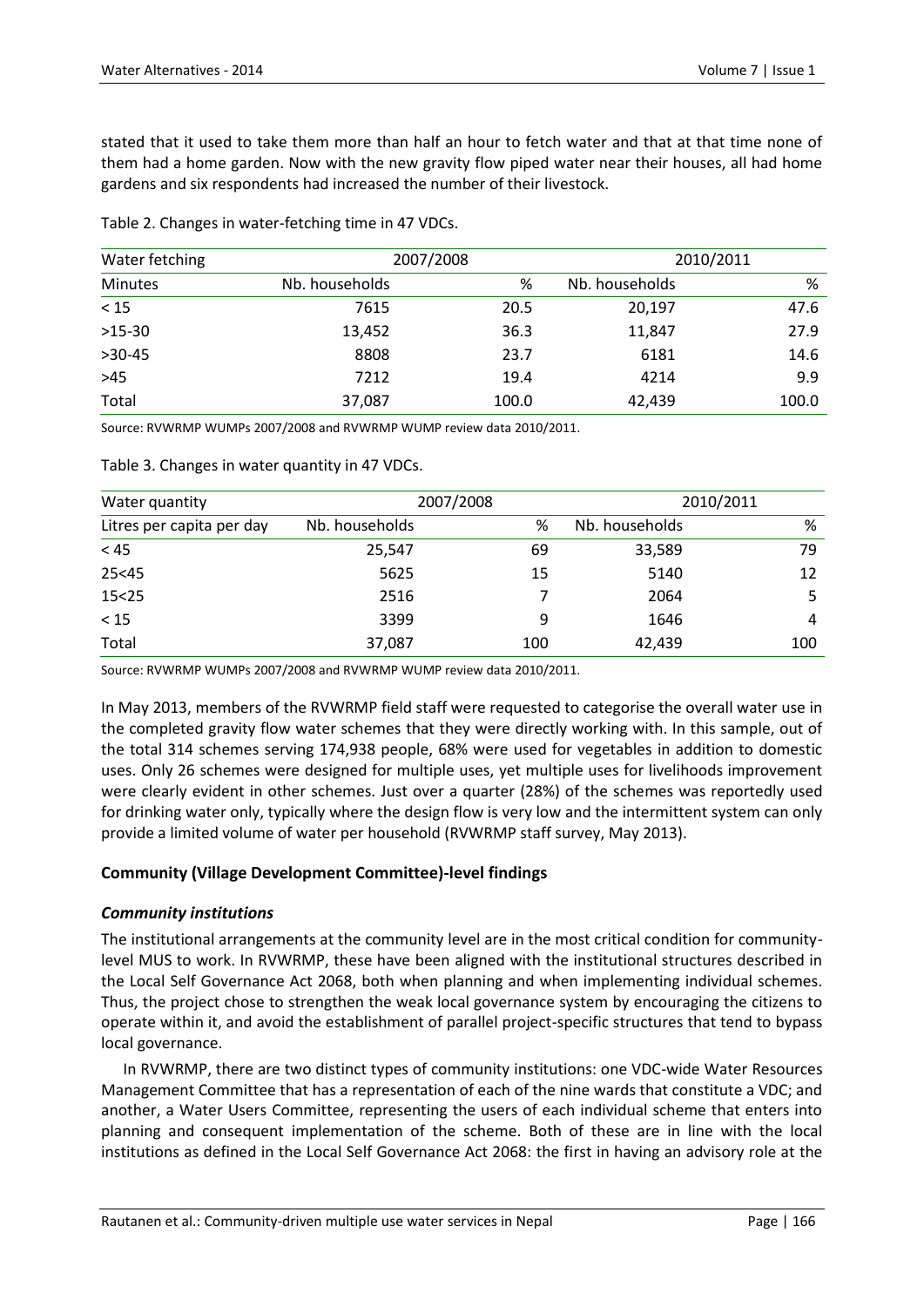VDC level, and the other in terms of having registered users groups for a specific local development purpose.

At the VDC-level, the first type, the Water Resources Management Committees were established as soon as a VDC was selected for preparation of the Water Use Master Plan (WUMP). This committee was supported by the WUMP facilitators who in Phase I were external consultants (from Kathmandu) hired by the project and in Phase II persons hired locally by VDCs and the District Development Committee (DDC). The Water Resources Management Committee has representatives from each of the nine wards and, in Phase I, from subbasin committees also established by the project. In Phase II, the subbasin committees were merged into ward-wise committees as the subbasin structure was found to be confusing. Residents in their clusters of houses and wards were used to organising themselves in human units, not divided by boundaries drawn by external people. Water Resources Management Committees have recently been re-named as VDC Water, Sanitation, and Hygiene Coordination Committees (V-WASH-CCs) as defined in the newly launched Nepal National Sanitation and Hygiene Master Plan to align these institutions fully with the recent policy changes as far as WASH is concerned. Yet, the original water resources thinking remains on the agenda: V-WASH-CCs continue to plan for more than WASH; their Terms of Reference are more than what is outlined in the National Sanitation and Hygiene Master Plan.

At the individual scheme level, the second type, the Water Users Committees (WUCs), were established for each scheme that had been selected from the WUMP for implementation. WUCs are registered under the Water Resources Act and by doing this, they establish a right to their water source and become legal entities as formal users groups. The premise is that by bringing the scheme budgets and related decisions down to the lowest appropriate levels the principles of good governance, including financial transparency and accountability, can best be realised. In many VDCs, the RVWRMP schemes were the first opportunity for the community to take the driver's seat and plan, procure, implement and manage their scheme and related budget. By contrast, many other projects and programmes still have shared bank accounts between the WUC and its supporting non-governmental organisations (NGOs).

Two key process tools used by the respective institutions are the VDC-wide WUMPs and the individual scheme-specific Step-By-Step approach. Both are supported by the Gender Equity and Social Inclusion Strategy and structured monitoring.

WUMPs became the entry point to any action within a VDC. In Phase I, WUMPs were prepared in 47 hill VDCs in collaboration with Helvetas Nepal and by the technical support of Kathmandu-based consultants. In RVWRMP, WUMPs consist of pre-planning, planning and post-planning phases which include a total of 17 steps. In the pre-planning phase, the VDC is identified and the committees are established. In the planning phase, each ward-wide committee and eventually the main VDC-wide committee identify the existing structures, water sources, needs, and priorities with a five-year vision and annual works. In the post-planning phase, the WUMP is introduced and included in planning procedures at the district level, in an attempt to trigger interest by others working in the district to take up and finance schemes from the priority list.

One lesson was that the multiple-use and multiple-source approach does not come automatically. The first WUMPs suffered from the single-mandate approach and short-cutting in what was meant to be inclusive participatory processes: many facilitating consultants assumed that drinking water supply was the priority and acted accordingly. The participatory ward-by-ward meetings were not very thorough. The first batch of WUMP consultants did not question whether any additional nearby sources existed in the large mountainous VDCs but rather, accepted without doubt what certain community members decided to tell them. This met not only their interests but also communities' short-term interests in wage labour as designing large systems would result in more wage labour in construction. However, during the WUMP reviews in 2011, the project facilitated a WUMP review in all 47 VDCs as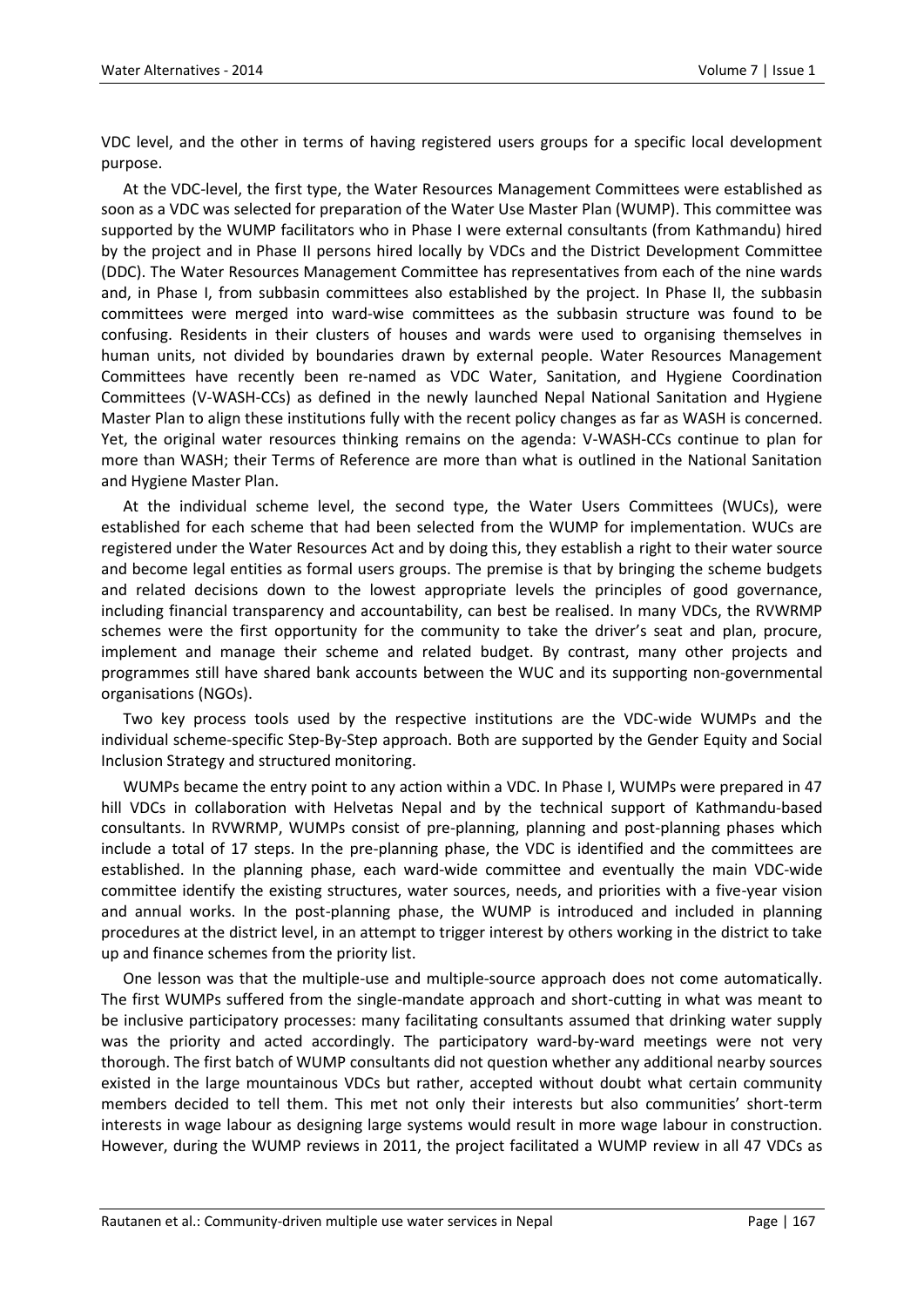part of the Phase II baseline verification. The project staff facilitating the WUMP review data collection and community planning meetings identified all water sources, including those previously "hidden" and "missed MUS opportunities". These additional sources have opened up more MUS potential in these communities, where the water source can provide more water for multiple uses rather than designing the system to deliver only for purposes of drinking water. Thus, RVWRMP brought productive water uses for livelihoods, and also sanitation, higher on the agenda than in the earlier versions of WUMPs.

Another lesson learned from the WUMP process was that its preparation needs to be institutionalised into the VDCs' existing planning process to ensure a sense of ownership and consequent use and update of the plan. The basic WUMP itself relies on local knowledge and shared understanding on the present status of the VDC, ward-by-ward: where are the gaps in various water resources and environment-related services; who is left out; and what are the priorities? The new WUMPs cost less owing to the use of local human resources instead of high-tech applications such as GIS mapping. The modular thinking remains: if more financial and other resources are available, GISbased maps or draft technical drawings can be prepared.

Lastly, an important lesson learned is that the WUMP process addresses the shortfalls in many socalled demand-driven development approaches whereby only the well-voiced communities used to get development activities. Transparent and inclusive planning over several years through WUMP appeared effective in avoiding ad hoc lobbying for individual schemes by the more powerful and in ensuring the inclusion, voice, and priorities of each of the nine wards that constitute a VDC in Nepal. However, risks remain. Even in RVWRMP, some wards of a VDC have several layers of infrastructure efforts in various degrees of functionality, whilst some other wards in the same VDC never had anything at all.

The Step-By-Step approach to scheme implementation and sustainable services guides each project selected from the WUMP. It identifies tasks to be completed and training to be done before proceeding from one step to another. Each step involves structured monitoring on the basis of which the budget is released in instalments to be remitted to the WUC's account. The leading principle of the Step-by-Step approach is that specific activities including both capacity-building and physical works need to be satisfactorily completed and monitored before moving to the next step and having additional funds released. The Step-By-Step approach remains a constant work in progress, aiming at both fully functional physical structures as well as active WUCs to ensure sustainable water services. The systematic capacity-building, step-by-step through learning-by-doing and specific training events, all aim to build WUCs that will be able to operate and maintain their schemes.

One lesson of the Step-By-Step approach is that since the members will be changing, capacitybuilding and learning-by-doing do not constitute a one-off activity. The WUC itself needs to adopt a continuous learning culture within itself, both for orienting and training new members and for improving the practices and services as the demand amongst the users changes. The post-construction support is meant to assist WUCs in this but eventually it all depends on the internal dynamics in the individual WUC members: there are cases where all members have been changed. WUCs should periodically re-elect their members but in practice, the resigned, deceased, or otherwise missing members continue to be missing until something, usually major damage such as a landslide that needs immediate attention, triggers the committee back into action. Yet, intermediate-level post-construction support for the capacity-building of new WUC members, remains a challenge. In case of RVWRMP, the post-construction phase support remains. However, at the district level these services are not available and the operation and maintenance (O&M) issue even within one sector remains a hot topic in Nepal, contributing to the poor functionality of the water supply systems across the country.

It was also realised how participation entails risks of corruption, self-interests and downright criminal activities. The more complex and costly the infrastructure, the more the procurement and decisions involving financial transactions involved. There were a small number of cases where the core WUC members themselves abused the funds regardless of the public audits and calls for transparency.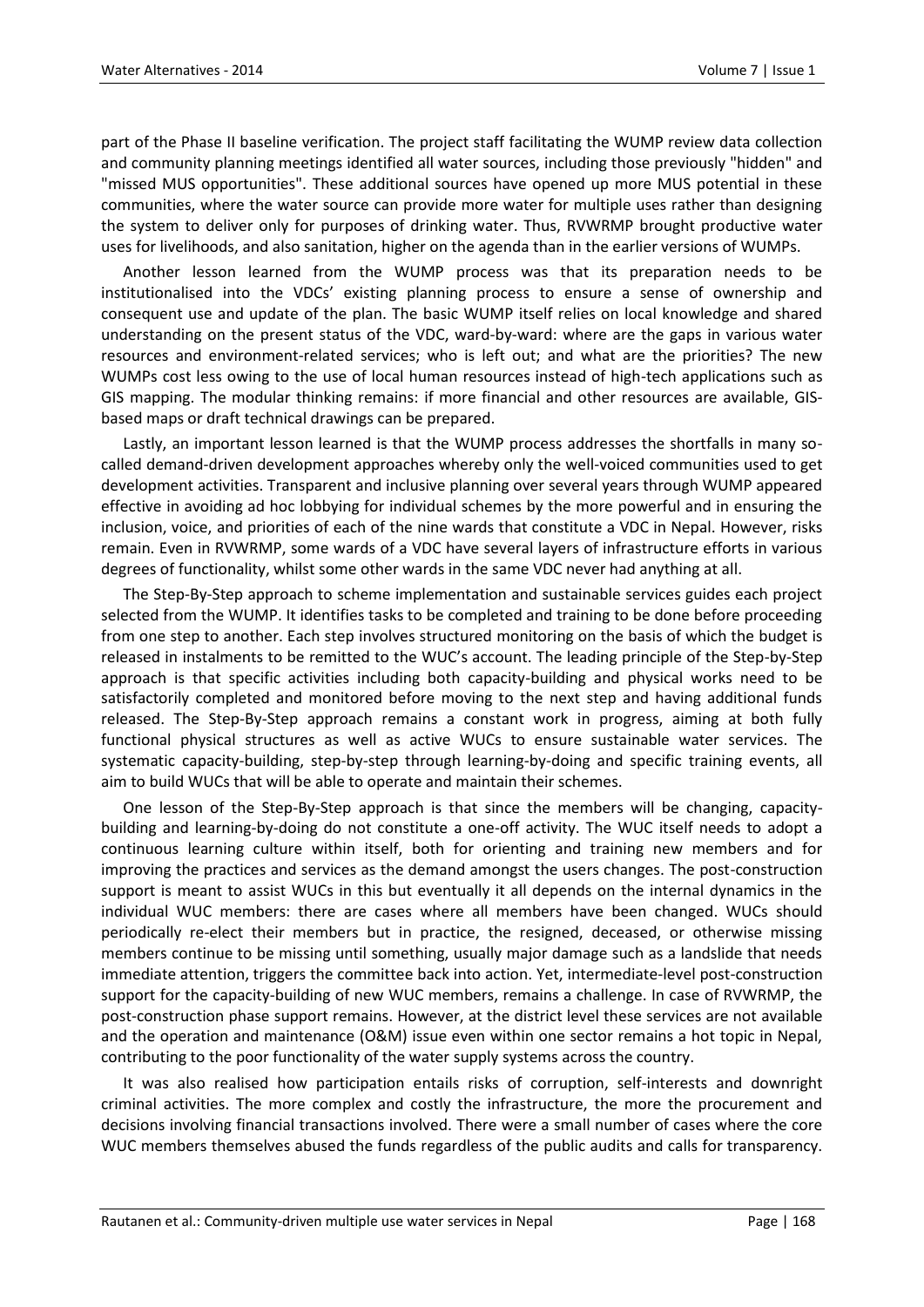Out of 265 WUCs and over 900 individual schemes by the end of May 2013 one case has resulted in formal criminal charges with police search warrant for the Users Committee Chairperson still effective for more than two years.

Overall, the empowerment and continued capacity-building have mitigated these risks. For instance, the Step-By-Step approach includes public audits prepared by the WUCs to show the community its income and expenditure, and to answer any questions relating to procurement. At the community level it is easy to verify items such as the number of bags of cement or other materials procured, and to question issues such as costs related to transportation. Public audits and hearings are appreciated at the community level to the extent that the people started asking the other projects and programmes in their villages to do the same.

Last, in both the institutions described above, the gender equality and social inclusion principles that guide the Finnish development cooperation are also addressed: there must be a balanced representation in the committee by women and by disadvantaged groups. Further, separate planning meetings need to be organised with women-only or disadvantaged caste groups-only if their voices cannot be heard otherwise. Out of the total 2712 members in 265 Users Committees, 44% are women. However, only 6% of the Chairpersons are women although this is slightly balanced out by 61% of the Vice-Chairpersons being women. Around 17% of the Secretaries and 60% of the Treasurers are women (RVWRMP scheme database, May 15, 2013). Qualitatively, there is still room for improvement in leadership. Literacy amongst the women is very low, and many semiliterate female Treasurers have been identified, indicating that a woman was only selected because the project has insisted on having women on the key posts and that in practice someone else was taking care of the bank account.

#### *Water resources*

Water resources are identified as part of the WUMP preparation process. These locations are identified with GPS and their flows are measured just before the monsoon, i.e. at the driest possible moment. In the Far and Mid-Western context, these are usually springs or streams, or combinations of these, i.e. springs which also receive subsurface flows from the streams, making these sources vulnerable to contamination. River sources are typically utilised for conventional hill irrigation and micro-hydropower applications only. There are very few lakes in the two regions and none in the working VDCs. Yields in all water sources vary between the different seasons and so do their uses. Where possible, multiple sources are identified and tapped into the one gravity flow water supply system. The WUMP reviews in 2011 highlighted the importance of maintaining the traditional small water sources as an emergency back-up, should the main system fail for any reason.

WUMPs have helped to identify available water resources in a holistic way in a micro-basin. Because a VDC as an administrative unit does not necessarily follow micro-basin boundaries, water sources are also identified from the adjoining VDCs. In some cases, relevant clusters from adjoining VDCs have been included into the actual WUMP for action, especially if the water source is outside the VDC and where the sanitation behaviour of the adjoining VDC is felt to be a risk to water quality.

Upstream-downstream issues are usually localised within a water system: for instance, in a large gravity flow system the users of the upper taps may compromise with the availability of water for those at the end of the branches. This has become evident especially where irrigation for homestead gardening has become more popular but where water saving practices including drip irrigation practices have not been fully applied and where the WUC has been unable to respond to higher uses by regulating water rotations in different branches to accommodate such higher uses. Water shortage within the system can be found where the use of drainage water from the public tap stands for home gardens below the tap stand have become popular: people keep the taps running as long as there is water (or somebody else comes to close it) to flood-irrigate their gardens below the tap stand.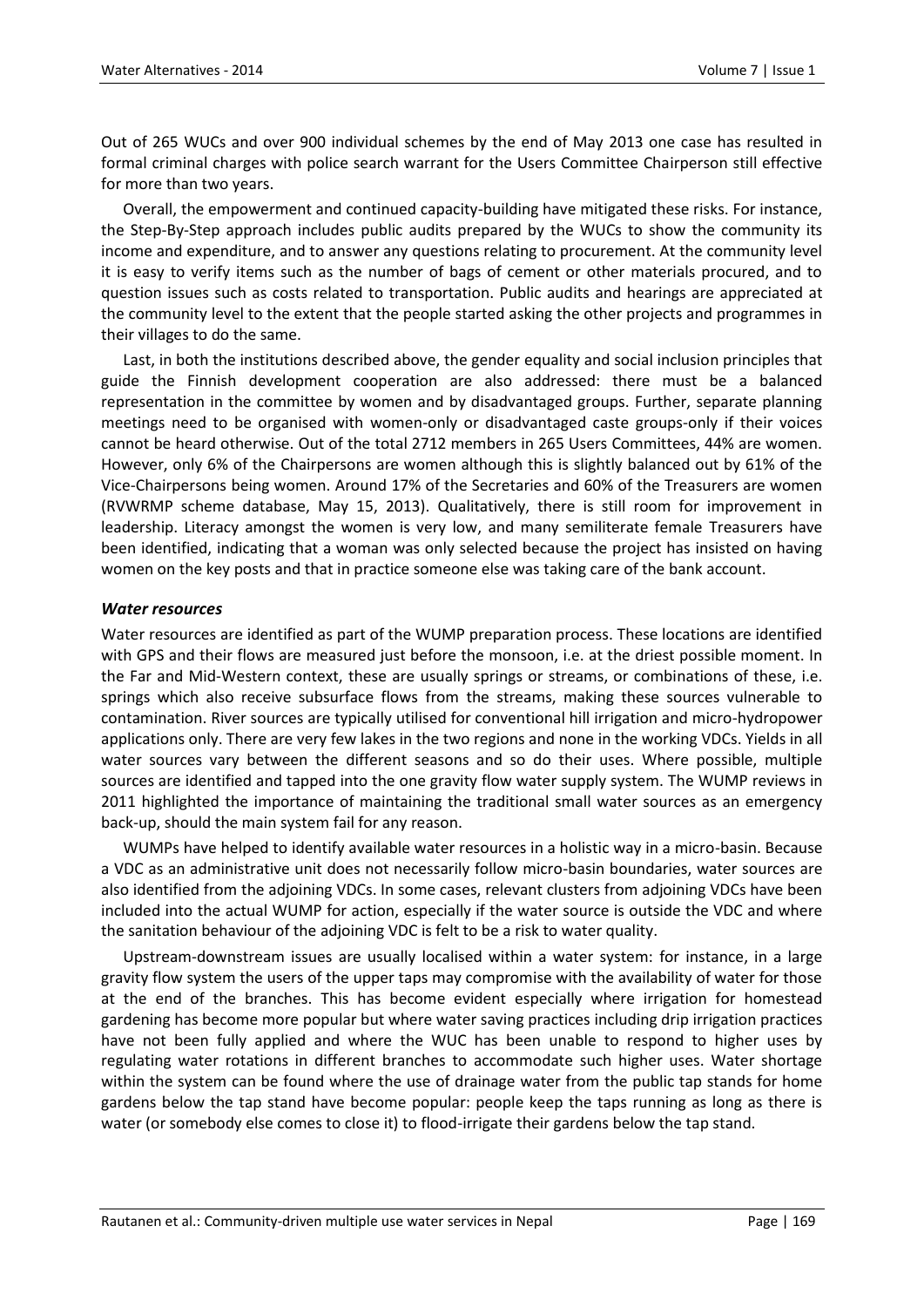Table 4 shows the changes with regard to the main water sources as identified for clusters of houses. It shows improvements in terms of moving towards theoretically safer and more reliable water sources. Due to poor sanitation and the fact that many sources, even spring sources, receive subsurface and surface flows, bacteriological safety is not to be taken for granted. In Table 4, 'tap' refers to the public tap stands in a gravity flow piped water network. The source is usually, but not always, a protected spring. Generally, this source is considered the safest from the point of view of drinking water quality. 'Spring' refers to unprotected springs which usually receive subsurface flow water. 'Canal' is a traditional open irrigation canal which may or may not be lined with cement. It receives water from the rivers and bigger streams and, hence, with the possibility to have more abundant quantity available but with questionable quality. These receive both river water and any surface flow from the hill sides.

| Water source                     |                              | 2007/2008  |            | 2010/2011  |  |
|----------------------------------|------------------------------|------------|------------|------------|--|
|                                  | No. of                       | % of total | No. of     | % of total |  |
|                                  | households                   |            | households |            |  |
| Tap                              | 9957                         | 26.8       | 25,481     | 60.0       |  |
| Spring                           | 15,844                       | 42.7       | 10,620     | 25.0#      |  |
| Water spout (traditional spring) | 6245                         | 16.8       | 2811       | 6.6        |  |
| Spring-fed stream                | 312                          | 0.8        | 153        | 0.4        |  |
| Stream                           | 3728                         | 10.1       | 2288       | 5.4        |  |
| Canal                            | 532                          | 1.4        | 411        | 1.0        |  |
| River                            | 142                          | 0.4        | 82         | 0.2        |  |
| Rainwater                        | $\qquad \qquad \blacksquare$ | 0.0        | 168        | 0.4        |  |
| Other                            | 327                          | 0.9        | 425        | 1.0        |  |
| Total households                 | 37,087                       | 100.0      | 42,439     | 100.0      |  |

Table 4. Main water sources used in 47 VDCs.

Source: RVWRMP WUMPs 2007/2008 and RVWRMP WUMP review data 2010/2011.

#### *Appropriate technology*

Individual schemes in RVWRMP were and continue to be identified through WUMPs. Smart combinations of water sources and integration of existing infrastructure into new designs, among others, is highly recommended but hampered by prevailing reluctance to rehabilitate anything. New construction remains as the preference. This is a national-level policy dilemma as there are no clear policies for rehabilitation or for using old structures. Even tapping into more reservoir capacity by rehabilitating available and repairable reservoir tanks in the system is rare; ignoring them is the usual practice. Yet, it has been noted that micro-hydro schemes get very quickly repaired by the community's own effort should, for instance, a landslide wash out any canal works. Somehow, the lack of electricity impacts the communities harder than a lack of drinking water supply. It has been observed in many cases that the gravity flow drinking water supply systems do not get the same attention and immediate action. This may be a gender issue: it is women who carry the water, and it is women who lack a voice in most of the communities.

In the course of the years, RVWRMP has acknowledged that practically all schemes are used for multiple uses but that there are also distinct differences on how this is done and what future steps can be.

Firstly, there are schemes that are multiple-use systems 'by design' and identified as such in the WUMP. The beneficiary population and service coverage are clearly defined, capacity-building and other kinds of support are tailored to fit the MUS system and thinking, and there is one WUC to plan and manage the scheme.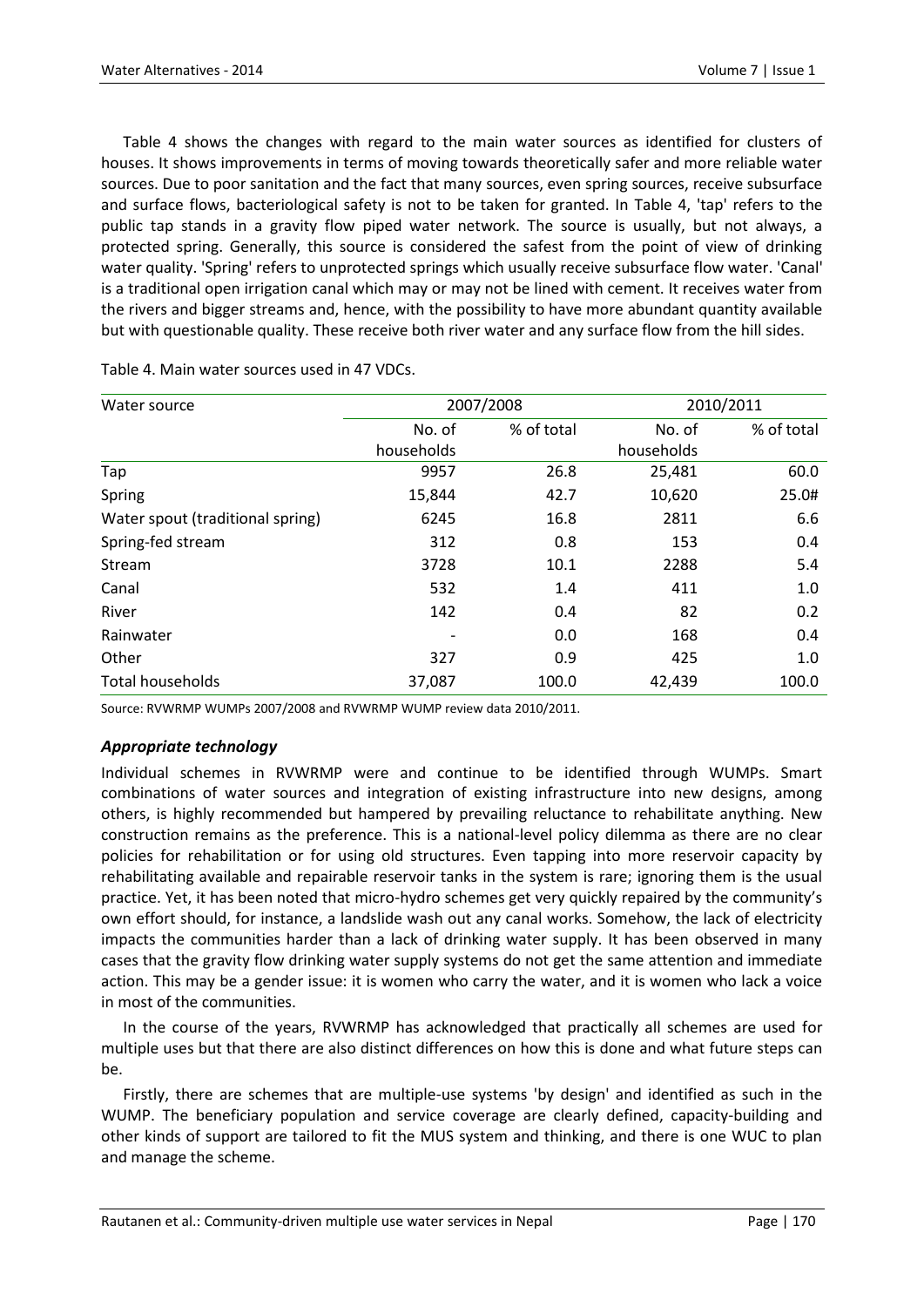Secondly, there are schemes where the initial approach was sectoral following the single use priorities identified in the WUMP, but the end-result clearly served multiple uses. These services may be offered by one WUC through one system; or by several WUCs through separate systems. Since these schemes were planned through participatory processes through the WUMP and then implemented through the Step-By-Step approach, they can be defined as inclusive. The capture of the process by elites is less likely. The schemes in this category have all potential of being full-fledged MUS. With some improvements, such as by adding more reservoir capacity or distinct irrigation taps into the system, these could be developed to fully serve multiple purposes. In these schemes there is a need to shift the mindsets of WUCs to service-delivery-thinking and overall awareness of the multiple benefits that their system can offer. WUCs need to unlearn what they learnt from single-use sectors and acknowledge the multiple services they can deliver. MUS thinking is new to WUCs from technical and management points of view even if de-facto multiple-use of water is a daily practice.

Thirdly, we have also identified schemes that are MUS for some beneficiaries only. In these cases the system is used for individual multiple use (livelihood) applications by the individual users but not across all the users of the given system. The uncontrolled private use and related private water connections to small greenhouses and other homestead irrigation purposes may exceed the capacity of the water source and thus, compromise the access to basic drinking water by the other users, usually the ones downstream. This case is the most conflict-prone: water is used for multiple purposes in an unplanned manner that compromises basic drinking water needs of others. WUCs in these types of schemes need to address the water uses when preparing the O&M plans including water tariff, and overall systemlevel rule setting.

Fourthly, as already mentioned, there are also systems that remain as single-use systems. In these cases the water sources are just enough to cater to an intermittent distribution system and basic domestic use; no effort is made to tap into more water sources or to add, for example, rainwater reservoir tanks into the system. The latter could generate multiple benefits but this is not recognised and no action has been taken to develop the system and services further. There is a WUC for each individual system but no attempt to join the forces for tapping into any potential outside an immediate single system.

Individual schemes in the two last categories would need further attention and technical support in shifting them towards full MUS. The entry point for all is that the water users will try to use the water for multiple uses anyway, and that this could be done in an inclusive and planned way, ensuring also water use efficiency and future sustainability. In all four cases, one needs to be aware of the political and other local power relations: there will always be individuals who are not in favour of sharing their present benefits. Such hierarchies can be anticipated and addressed in transparent planning and rule setting. WUMPs can be used as a tool also for addressing this.

#### *Sustainable financing sources*

The financing sources in RVWRMP include the donor (Finnish bilateral grant), Government of Nepal (through Ministry of Federal Affairs and Local Development/Department of Local Infrastructure and Agricultural Roads), the two lowest tiers of local governments (DDCs and VDCs), and the users (beneficiaries) themselves. There are also other donors for the micro-hydro schemes including the regular government subsidies. The contributions from the two governments are deposited to District Water Resources Development Funds in each district under the local District Development Funds. The Government of Finland contribution flows directly into these local-level funds. Since these are established to serve local development, they are not narrowly earmarked. District Management Committees, led by the Local Development Officer, prepare the annual plans and make the operational decisions with regard to releasing funds into the WUCs accounts. These District Management Committees also release the payments for the Support Organisations (local NGOs) or to the Support Persons (individuals hired by the DDC to support project activities).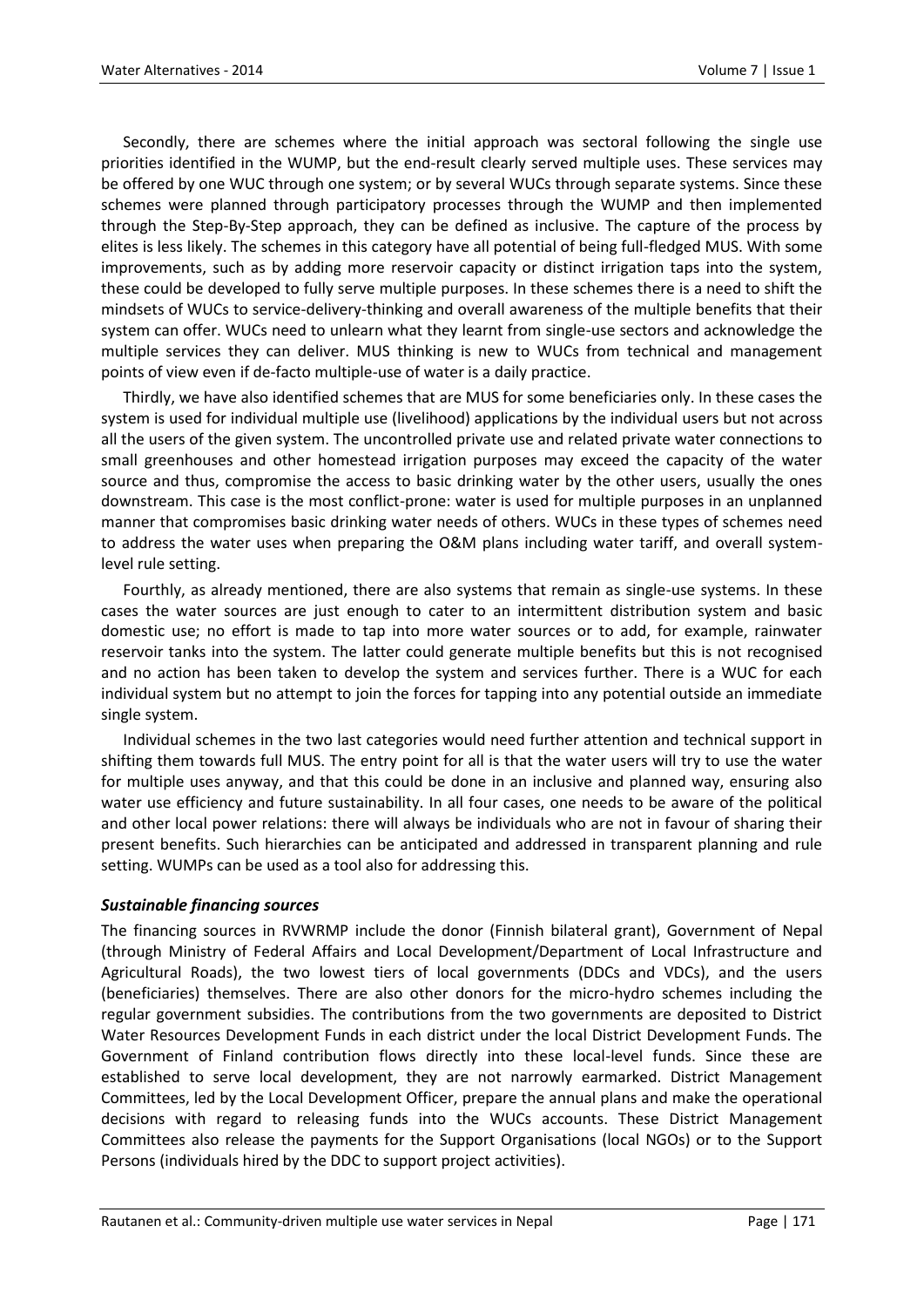Cash and in-kind contributions are expected from the users and the VDCs according to the type of technology selected. For instance, for a piped drinking water supply scheme (usually gravity flow water system) the VDC is expected to contribute NPR100 (about US\$1.1) per tap and the users NPR500 (about US\$5.6) with another NPR500 allocated for the future O&M fund. In addition, the users are expected to contribute one working day per household for non-local material transportation from the road head, one working day per household for the collection and transportation of local materials, and unskilled labour for the trench digging and pipe burying for the total length of the system. For drip and sprinkler irrigation, the community contributions are calculated per beneficiary household, and for conventional irrigation schemes per plot size in the command area. For micro-hydropower schemes VDCs were expected to contribute NPR100 (about US\$1.1) per capita while the households were expected to contribute NPR500 per kW (about US\$5.6).

The per capita costs of 280 completed and financially cleared schemes in 2008-2012 are very divergent as shown in Figure 1. Costs not only diverge, but economies of scale are also weak; the cost per capita does not significantly decrease with the size of a scheme. This sample includes 35 schemes that have been designed for irrigation and micro-hydro, all with essentially multiple-use characteristics. These do not stand out from this sample other than for one individual small MUS-by-Design (US\$398/capita) that includes drinking water supply, irrigation and a very small hydropower (peltric) set. As described earlier, all gravity flow water supply systems are used for multiple-uses in practice.



Figure 1. Investment costs per capita for 280 water schemes.

Source: RVWRMP MIS Data, 07/2012.

Each scheme is unique, also from the point of view of per capita cost. This per capita cost includes the contributions by all stakeholders, also those in cash and kind by the communities. The two highest per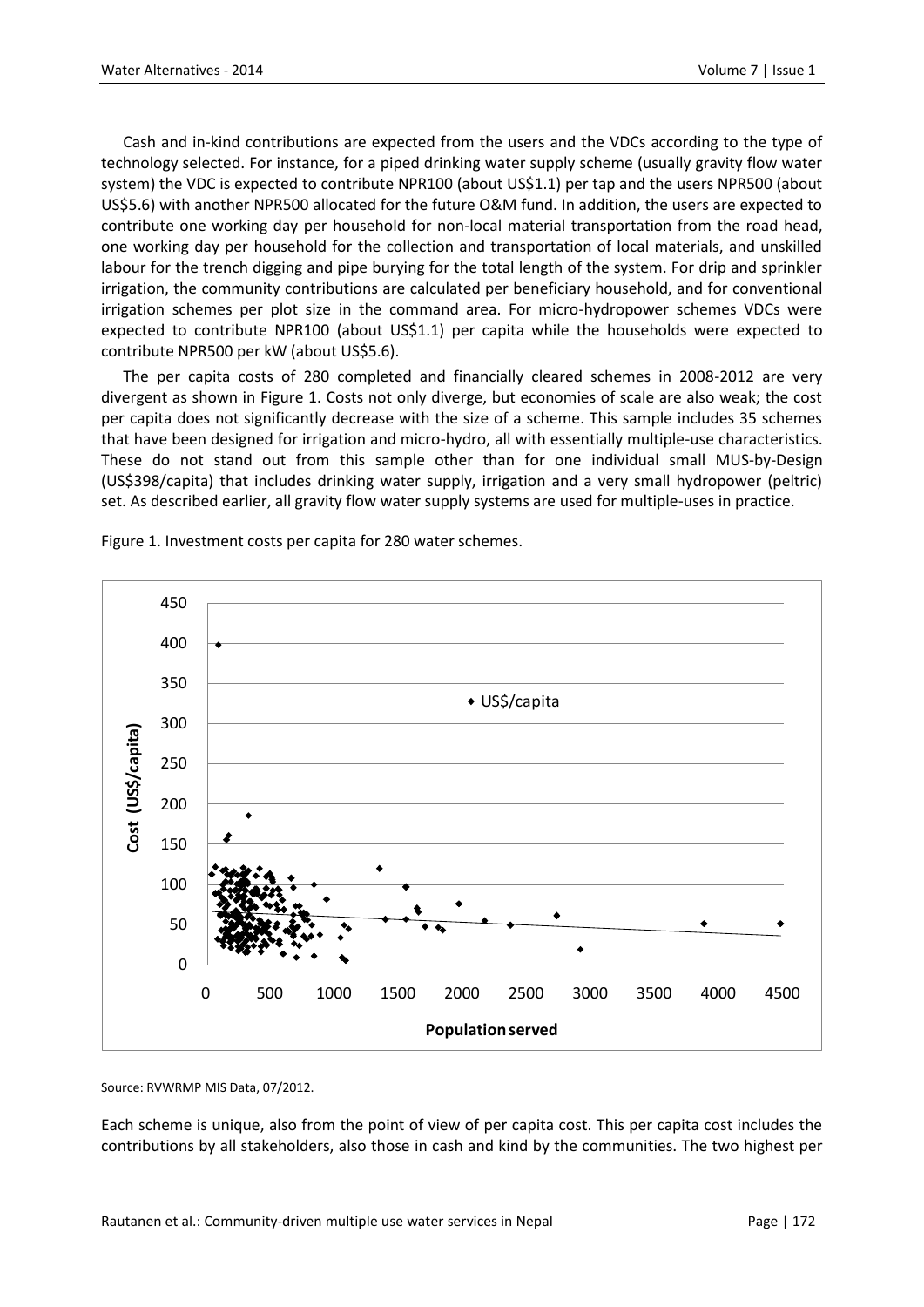capita costs are for combinations of gravity flow drinking water, micro-hydro and conventional irrigation. The one that stands out as highest per capita cost is the very first MUS-by-design scheme that serves only 84 households, featuring all services within one system. The cost is explained by the long transmission line and the electro-mechanical investments made for a small number of households. This pilot case has clearly too high costs per capita to be replicable but has served as a technical inspiration to various stakeholders. The four cases with highest costs per capita are for multiple uses in the sense of including hydropower and related conventional hill irrigation but after that, the other schemes with combined services, including hydropower in most cases, do not stand out from the rest of the schemes. Amongst the ten lowest per capita cases, five are conventional irrigation schemes, all with a fairly large number of beneficiaries, ranging between 297 and 1080 per scheme. As discussed earlier, practically all gravity flow drinking water systems serve both domestic and productive uses. Most have sanitation-related costs included. All micro-hydro schemes are also for irrigation.

RVWRMP does not have per capita cost ceilings given its remote working area where the transportation costs alone influence the costs. Again, these costs diverge depending on the accessibility of the VDC and the location of the scheme within: some of the VDCs are geographically large and topographically demanding. This has led some stakeholders, even within the staff, to think that RVWRMP can do anything at any cost. Since 2013 there is an ongoing debate about whether to establish a per capita cost ceiling or other criteria for cost-efficiency. Essentially, this is about agreeing that 'water for all' may not be possible unless individual scattered households and very small clusters of houses agree that the only option for them is to improve traditional sources. The sustainability of large systems for a small number of beneficiaries is questionable as maintenance of long transmission lines in landslide-prone areas is a challenge even to larger groups of houses that are in a position to pay for a full-time maintenance worker.

In remote locations without formal banks, RVWRMP realised the importance of including microfinance strategies both in terms of informal saving and credit groups and in terms of formal multipurpose agricultural cooperatives, opening up opportunities that were not in the villages before. In the cooperative VDCs, the WUCs have deposited their O&M funds into the cooperative accounts, hence keeping the funds safe and gaining interest. This practice gives an opportunity to formally mobilise these funds locally instead of keeping them idle or mobilising formally within the WUC.

Geographic or poverty targeting is an option to offer subsidy only in certain areas or to certain groups of people. In the case of RVRWMP, the project itself is geographically targeted to the most disadvantaged regions of Nepal. At the community level, even the 'moderately poor' are, after all, poor, and disadvantaged. RVWRMP also collaborates with programmes that provide food-for-work, especially in very large schemes where the expectations for community's contribution are equally large, such as constructing several kilometres of water canals or digging pipelines.

#### **Intermediate (District Development Committee) – level findings**

#### *Participatory planning at district level*

While local political settings are always critical, this is especially the case in Nepal during the years of civil conflict and later, during the post-conflict transition. Local politics and power relations could even be ignored less: civil society organisations including WUCs and many beneficiary groups do have their political affiliations. Elected leadership is missing at all levels resulting in lack of long-term visionary commitment and accountability. In this challenging context, it appeared even more important to have robust methodological tools across the working VDCs, such as WUMP and the Step-by-Step approach, to enable bottom-up integrated planning according to people's priority needs.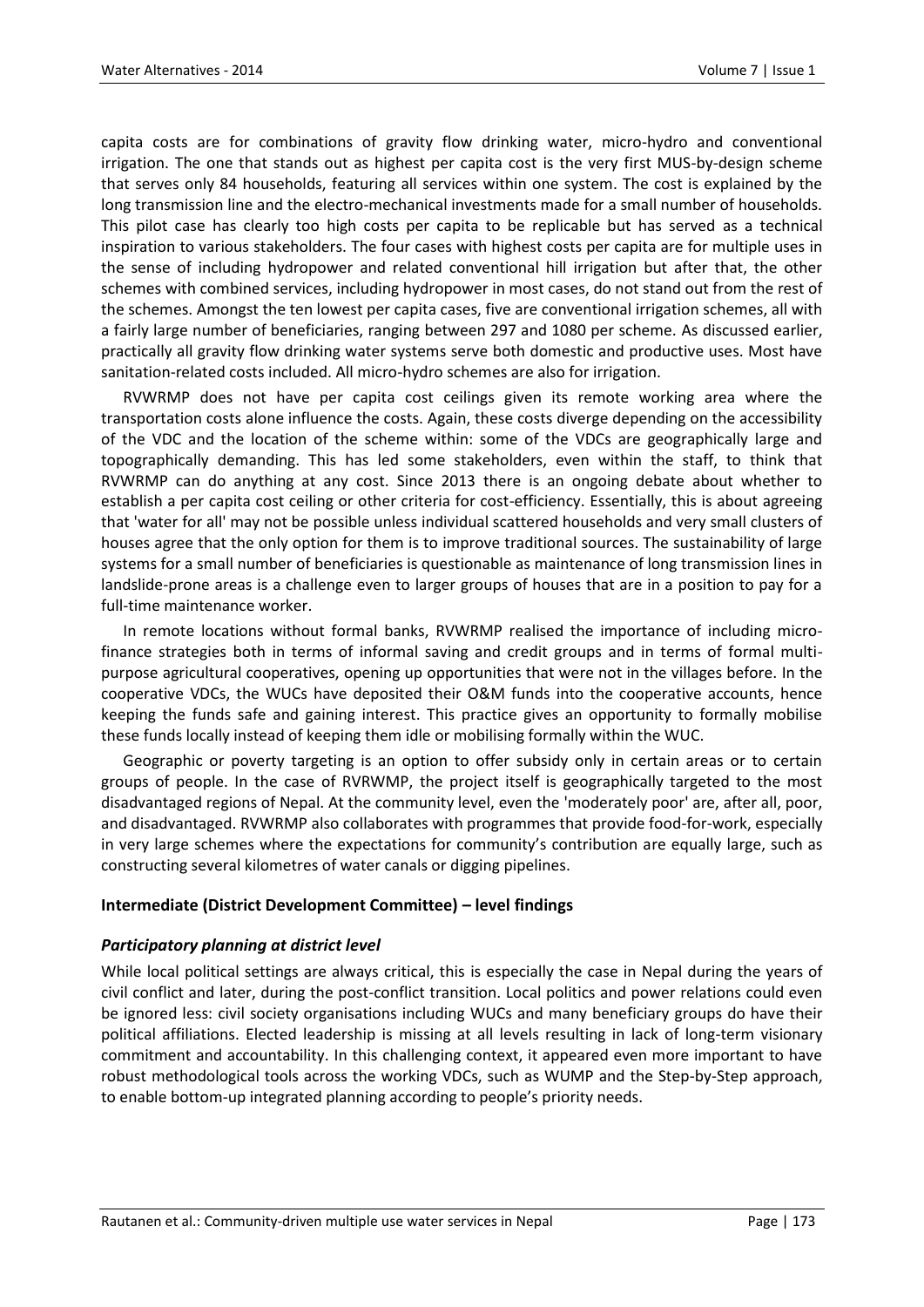#### *Strategic planning at intermediate level*

WUMPs are visioning tools and serve the VDC level fairly well in establishing strategic directions over a five-year period and in identifying annual works. Yet, long-term visions and related commitments are hard to find at the district level. Climate change and the legacy of the decade-long internal armed conflict in Nepal add more layers of unpredictability into this already complex system. The VDC-level WUMPs feed into the existing strategic local government planning system. In contrast, many civil society organisations and even government line agencies tend to bypass the VDC-level planning cycle: their annual work plans are not done through Village Council planning meetings. Further, some civil society organisations bypass even the district-level planning processes. The situation is complicated by the long-term absence of elected local bodies and high staff turnover of the government bureaucracy that has been operating the local governance since 2003.

## *Coordinated long-term support at intermediate level*

Coordinated long-term support to communities is currently lacking within the government institutions. This together with the historical lack of interest in post-construction services in practically any sector is a real challenge: all stakeholders want to report new beneficiaries and new works; rehabilitation is not popular.

RVWRMP aims at institutionalised capacity at district level to continue integrated water resources planning and to support communities in implementing and maintaining WASH and livelihood activities. RVWRMP has a substantial capacity-building programme for various district-level stakeholders, including district-level government officials, local civil society, and local students in terms of internships. Representatives from all political parties are regularly invited to join the monitoring visits and special events in the VDCs to increase awareness of the range of development work being done; hence, introducing MUS and other non-conventional solutions to politicians. The RVWRMP has signed a Memorandum of Understanding with departments out of which especially the Department of Agriculture and the Cottage and Small Industries Development Board are active partners, allocating also their own financial and human resources for joint activities. All micro-hydro schemes are funded and implemented together with the Alternative Energy Promotion Centre, the central-level governmental coordinating body, and its programmes.

Whilst at the present time the shape of the future local and district governments is not known, RVWRMP has made an attempt to build capacity and awareness on a number of issues, MUS and sanitation included, across a range of stakeholders from government officials to civil society to political representatives at both VDC and district levels. It is hoped that whatever shape and boundary the possible federal states will have, there is the critical mass of people with capacity and open minds for ideas such as MUS services.

#### **CONCLUSIONS AND RECOMMENDATIONS**

This paper presents the experiences of RVWRMP in applying decentralised, participatory and empowerment approaches in water services for multiple uses. These are all important conditions for inclusive sustainable water services. Even though the project is still young and long-term evidence on sustainability is not available to further prove this relationship, experiences presented and lessons learnt on the various conditions at community and intermediate level that need to be in place for such approaches to work are indications for improved sustainability.

At household level, the paper compares the situation in the working VDCs when the WUMPs were done for the first time in 2007/2008 to the situation when the WUMPs were reviewed and updated in 2010/2011. This shows that there has been a substantive increase in service levels. The number of households in Service Level 1 has increased from 2178 to 11,359. This means that access, availability, quality and reliability of water services have all improved for these households. The shift towards better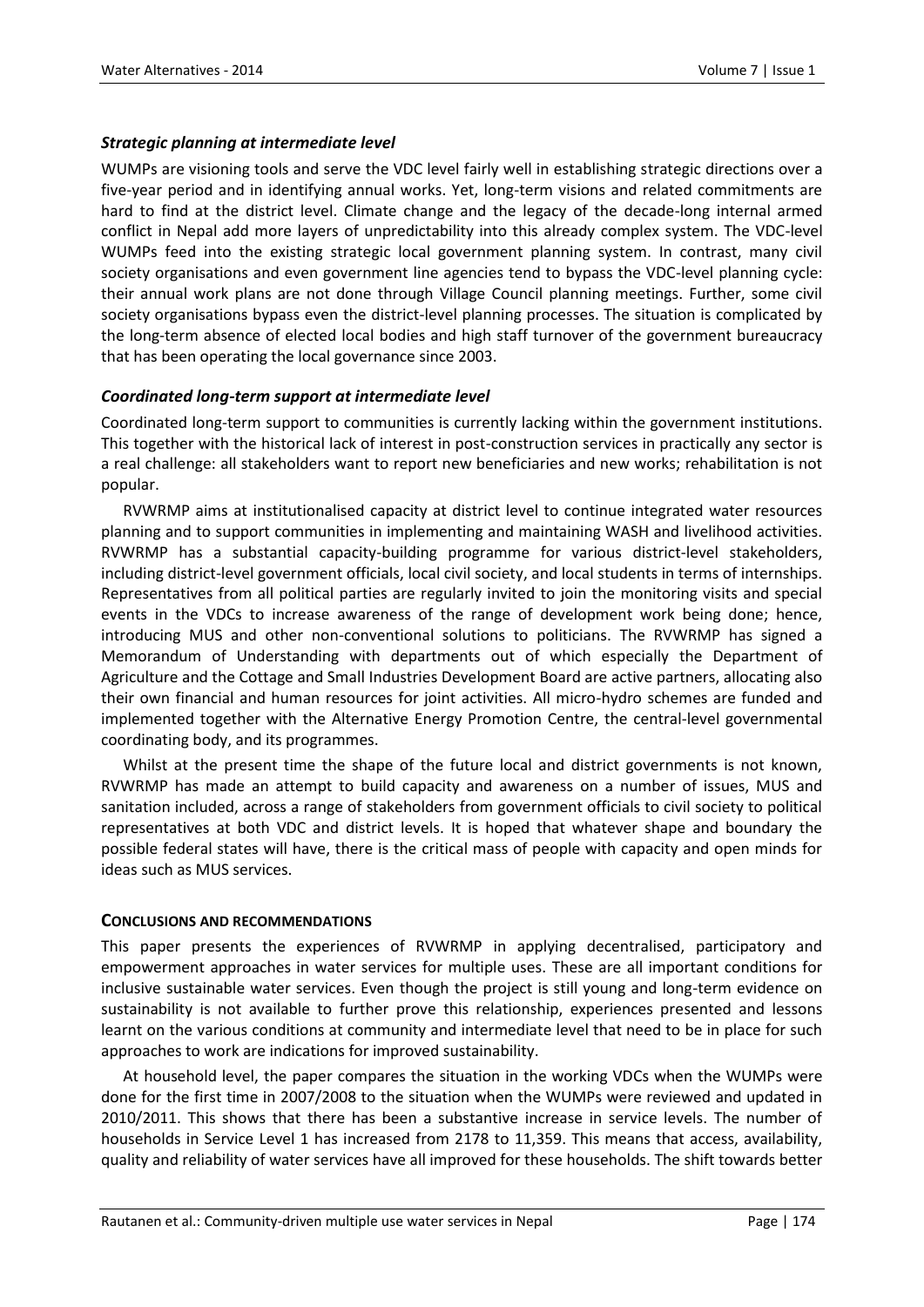service levels implies, for instance, that the time used for fetching water has decreased significantly: whilst in 2007/2008 only 7615 households had water available within a 15 minutes return trip, in 2010/2011 there were 20,197 households in this category. These households have started home gardens that were not practised earlier due to lack of water.

At community level, RVWRMP provides intensive support for participatory planning and implementation, and institution-building to that end, embedded in local government. These two tools that aim at building resilient WUCs with a sense of ownership are: VDC-wide WUMPs and Step-By-Step approach to individual scheme planning and implementation. These approaches consider communities as the core group of stakeholders, and therefore their values, perceptions, needs and traditional knowledge and related ways of 'living with water' are as much as possible taken as a point for entry into delivery of sustainable water services. This is expected to build a sense of ownership for the constructed infrastructure and appreciation of the services delivered.

The identification of water resources is central to WUMPs. While some infrastructure was designed for multiple uses from the outset, gravity flow water schemes designed for domestic supplies massively turned in reality into multiple-use systems. Both project management and communities appeared to have to unlearn single-use mindsets. Therefore, promoting multiple water uses and multiple water sources is all about acknowledging that this will happen anyhow, whether or not the systems are designed for it. At the same time the various stakeholders must remain vigilant that basic needs for drinking water supply do not get compromised.

At intermediate (local government) level VDC WUMPs' procedures were fully embedded in local government planning processes. This planning, prioritisation and institution-building appeared to be robust even in the highly politicised context with no elected councillors in place. The project's capacitybuilding for critical mass is expected to have a long-term effect whatever the new local government structure will be. The modular approach to WUMPs makes the basic process affordable and as such, any VDC can now prepare WUMPs without external financing. Lastly, longer-term transparent planning avoids ad-hoc elite capture to at least some extent.

These lessons learned from RVWRMP's decentralised, participatory and empowering MUS approach embedded in local government have national and international implications. The WUMPs and Step-by-Step procedures are replicable and can be scaled throughout Nepal and indeed elsewhere. This will challenge policies and standards that prescribe one-fit-for-all solutions within restricted earmarks of funding and strict sectoral mandates. Integrated participatory approaches in water services according to people's priorities imply, above all, that they build on the ways in which rural communities manage the complexities of multiple water sources for multiple water uses as a way of life; they learn and adapt. Continuing to operate within single-sector mandates, the full contribution that water can have for rural livelihoods and well-being will continue to be missing. RVWRMP considers all uses, users, sites of use and water resources and infrastructure holistically.

Therefore, for scaling, national policies need to be equally responsive, adaptive, and dynamic by decentralising decision-making about fund allocation to communities and local government. This integrated perspective also opens up smart combinations of water sources and integration of existing infrastructure into new designs, among others. In practical terms this means, for example, that standard designs used at intermediate level should allow for local applications, such as additional reservoir tanks and irrigation structures in what is traditionally considered as gravity flow piped drinking water systems. Since MUS is about locality-specific applications, national scaling up of MUS calls for simultaneous action across sectors, emphasising the above call for working through decentralised systems and local government structures. It cannot be centrally planned; even large-scale MUS must be grounded in its own locality. As long as funds are not too strictly earmarked and broad technical capacity is available, no national coordination is necessary.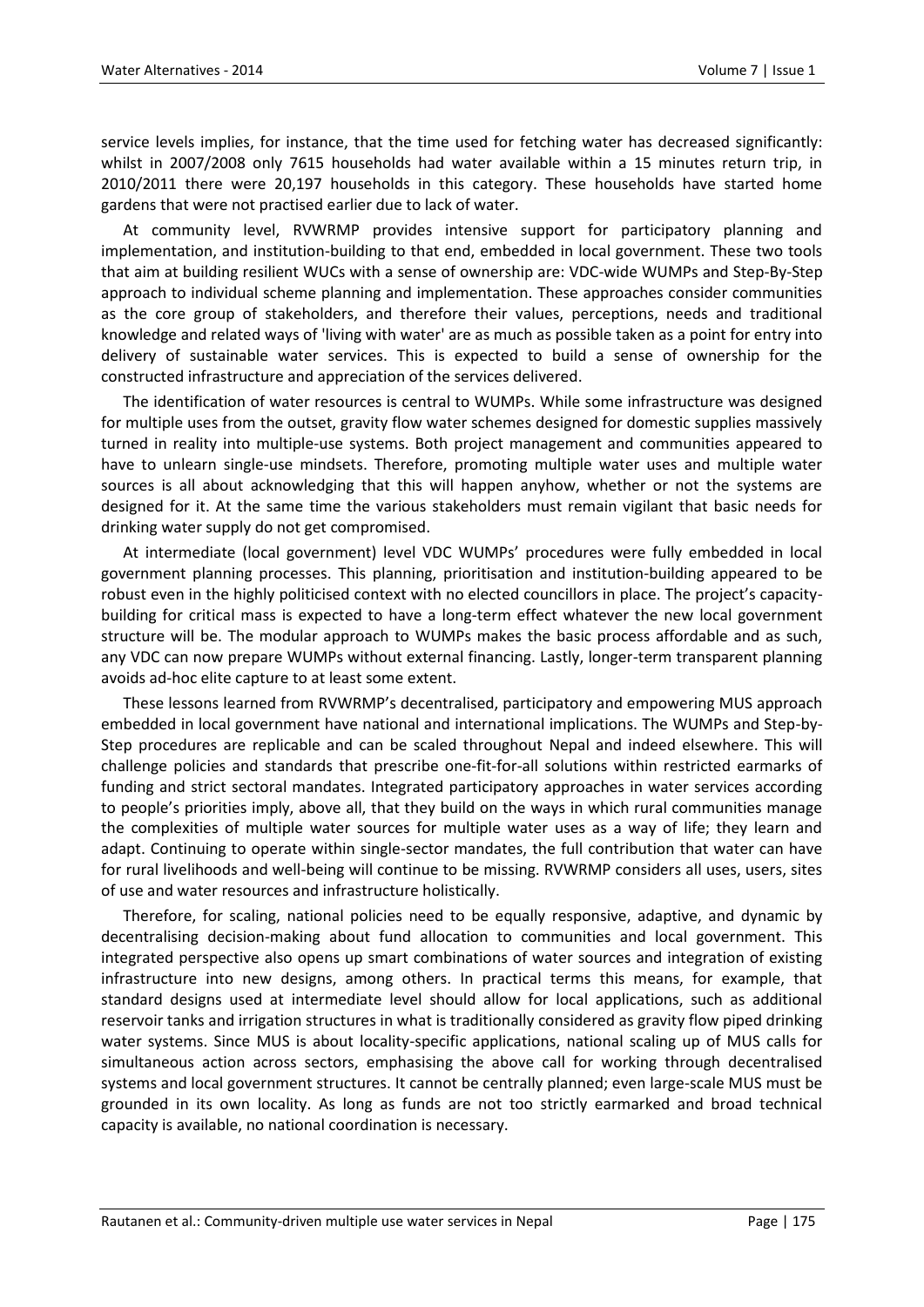As a first step in scaling this approach, it is recommended to start with developing a vision and a related strategy at all levels. Since planned intentional MUS is something different to many stakeholders who are used to, and do, operate within their single-sector mandates, a shared vision should be established to trigger interest and understanding. At community and local government level, WUMP is a useful tool for outlining this vision. At the intermediate level, the vision could be specific for each region and district, somehow unique for the administrative unit and watershed within which the action is to be taken. Its strategic elements should be do-able actions building on existing practices, such as utilising the local development funds as local basket funds for non-earmarked pooling of financial resources. At the national level the vision should be about creating an enabling environment: to encourage work across sectors, disciplines, and financial streams without losing the lines of accountability. Further, action-research is recommended on how to realise these changes and on medium- and long-term impact assessments for sustainability of water services for health and livelihoods.

In sum, RVWRMP's experience shows in practice that there is human drive to use a system as a multiple-use system and that this can be promoted at scale. A clear vision of what MUS has to offer in a country context, bringing together water, sanitation, food security, energy, and environmental issues for everybody could appeal to politicians and policy-makers seeking to improve the well-being of their voters.

#### **ACKNOWLEDGEMENTS**

The authors wish to thank the Rural Village Water Resources Management Project (RVWRMP) team and the Users Committees who contributed to this study. They further acknowledge the Ministry for Foreign Affairs in Finland, the Ministry of Federal Affairs and Local Development and its Department for Local Infrastructure Development and Agricultural Roads in Nepal and the consultant for the project, FCG International, for their knowledge shared and continued support to RVWRMP.

#### **REFERENCES**

- Aslop, R.; Bertelsen, M. and Holland, J. 2006. *Empowerment in practice: From analysis to implementation.* Directions in Development. Washington, DC: World Bank.
- Central Bureau of Statistics. 2012. *National population and housing census 2011 (Village Development Committee/Municipality)*. Kathmandu, Nepal: Government of Nepal, National Planning Commission Secretariat.
- Department of Water Supply and Sewerage. 2011. *Nationwide coverage and functionality status of water supply and sanitation in Nepal.* Final Report. National Management Information Project (NMIP). Panipokhrari, Kathmandu: Department of Water Supply and Sewerage.
- Gomez, J.D. and Nakat, A.C. 2002. Community participation in water and sanitation. *Water International* 27(3): 343-353.
- Government of Nepal. 2008. *National capacity self-assessment for global environment management.* Nepal: Ministry of Environment, Science and Technology, UNDP, Global Environment Facility.
- Lockwood, H. and Smits, S. 2011. *Supporting rural water supply: Moving towards a service delivery approach*. London, UK, Practical Action and The Hague, the Netherlands, IRC International Water and Sanitation Centre. [www.source.irc.nl/page/67155](http://www.source.irc.nl/page/67155) (accessed 27 December 2013)
- Pahl-Wostl, C.; Bouwenc, R.; Crapsc, M.; Dewulfc, A.; Mostertd, E.; Riddera, D. and Taillieuc, T. 2008. The importance of social learning and culture for sustainable water management. *Ecological Economics* 64(3): 484- 495.
- Rogers, P. and Hall, A.W. 2003. *Effective water governance.* TEC Background Papers No. 7. Global Water Partnership Technical Committee. Stockholm: Global Water Partnership.